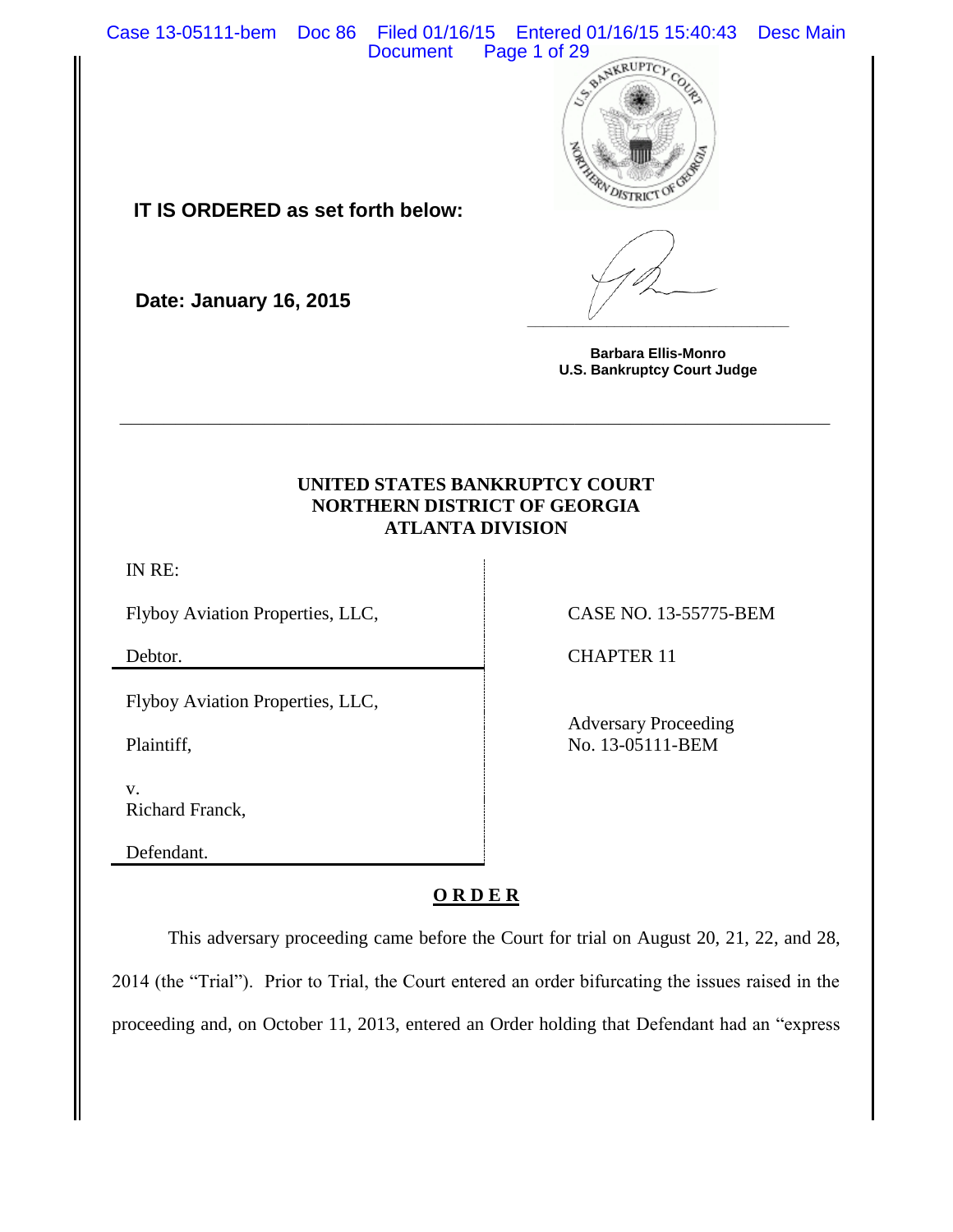## Case 13-05111-bem Doc 86 Filed 01/16/15 Entered 01/16/15 15:40:43 Desc Main Document Page 2 of 29

easement . . . that allows use of the Airport Property<sup>1</sup> until such time as the Airport is no longer used as an airport." (Doc. No. 47, p. 27) (the "October 11 Order"). Thereafter, the Court granted Plaintiff-Debtor's ("Plaintiff") motion to sell the Airport Property pursuant to 11 U.S.C. §363(f). (Case No. 13-55775, Doc. No. 91).

The remaining claims and counterclaims before the Court at Trial were Plaintiff's request for injunctive relief based upon Defendant's alleged trespass on the Airport Property and for damages for trespass, nuisance, and tortuous interference with business relations, and attorney fees. Defendant filed counterclaims seeking a declaratory judgment regarding his asserted easement and seeking damages for trespass and nuisance, attorney fees, and punitive damages.

After carefully considering the pleadings, the evidence presented and the applicable authorities, the Court enters the following findings of fact and conclusions of law in accordance with Fed. R. Bankr. P. 7052.

## **I. Jurisdiction**

Bankruptcy courts are courts of limited jurisdiction whose jurisdiction is "derivative of and dependent upon" the three categories of proceedings set forth in 28 U.S.C. § 1334(b). *See In re Toledo,* 170 F.3d 1340, 1344 (11th Cir. 1999). Thus, bankruptcy courts are permitted to hear only matters: (1) arising under title 11, (2) arising in a case under title 11, and (3) related to a case under title 11. *Id*.; 28 U.S.C. § 157(a). Matters arising under title 11 and arising in a case under title 11 are core matters in which a bankruptcy court has authority to enter a final judgment while matters related to a case under title 11 are non-core. The bankruptcy court may hear non-

 $\overline{\phantom{a}}$ <sup>1</sup> The Airport Property is defined in the October 11 Order as "approximately sixteen acres of land comprised of the fourteen acre Airport [located at 3747 Mathis Airport Dr., Suwanee, Georgia] and two acres of adjacent property located in the Subdivision [the neighborhood adjacent to the Airport, known as Mathis Airpark Subdivision]. (Doc. No, 47, p. 3-4).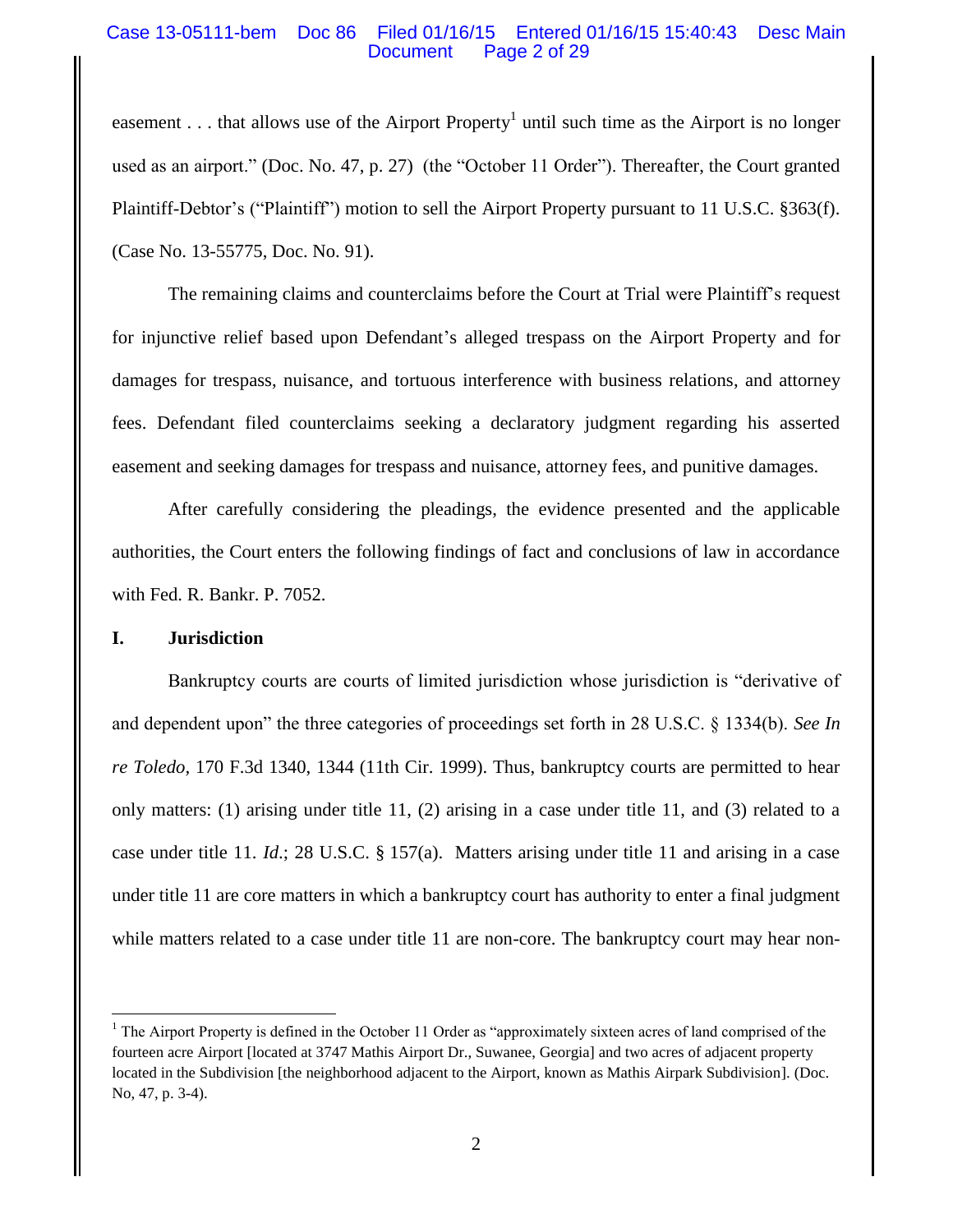### Case 13-05111-bem Doc 86 Filed 01/16/15 Entered 01/16/15 15:40:43 Desc Main Document Page 3 of 29

core matters, but absent the consent of the parties, does not have the authority to enter a final judgment. 28 U.S.C. §§ 157(b), (c)(1) and (c)(2).

Matters arising under title 11 involve "matters invoking a substantive right created by the Bankruptcy Code while matters arising in a case under title 11 are generally administrative-type matters that could arise only in bankruptcy." *Toledo*, 170 F.3d at 1344*.* Non-core or "related to matters" are those matters that "could conceivably have an effect on the estate being administered in bankruptcy . . . . An action is related to bankruptcy if the outcome could alter the debtor's rights, liabilities, options, or freedom of action (either positively or negatively) and which in any way impacts upon the handling and administration of the bankrupt estate." *In re Lemco Gypsum, Inc.,* 910 F.2d 784, 788 (11th Cir. 1990) (adopting the *Pacor* formulation set forth in *Pacor, Inc. v. Higgins,* 743 F.2d 984, 994 (3rd Cir. 1984)).

Here, Defendant seeks a declaratory judgment setting forth the exact parameters of the express easement recognized in the October 11 Order, damages for trespass and nuisance, including attorney fees and punitive damages, and an injunction to prevent Plaintiff from interfering with his use of the Airport and taxiways. Plaintiff seeks an injunction to keep Defendant off the Airport Property, and seeks damages for trespass, nuisance, tortious interference with business relations, and attorney fees. As was held in the October 11 Order, the determination of Defendant's interest, including clarification of the exact scope of the same, is a core matter concerning property of Plaintiff's bankruptcy estate and is subject to the Court's exclusive jurisdiction under 28 U.S.C. § 1334(e). *See In re Finney,* No. 05-83587-PWB, 2008 WL 7874260, at \*4 (Bankr. N.D. Ga. July 1, 2008). With respect to each of the other claims and counterclaims, the Court finds that these are all non-core, related-to matters, because the award of damages to either party would clearly "alter the debtor's rights, liabilities, options, or freedom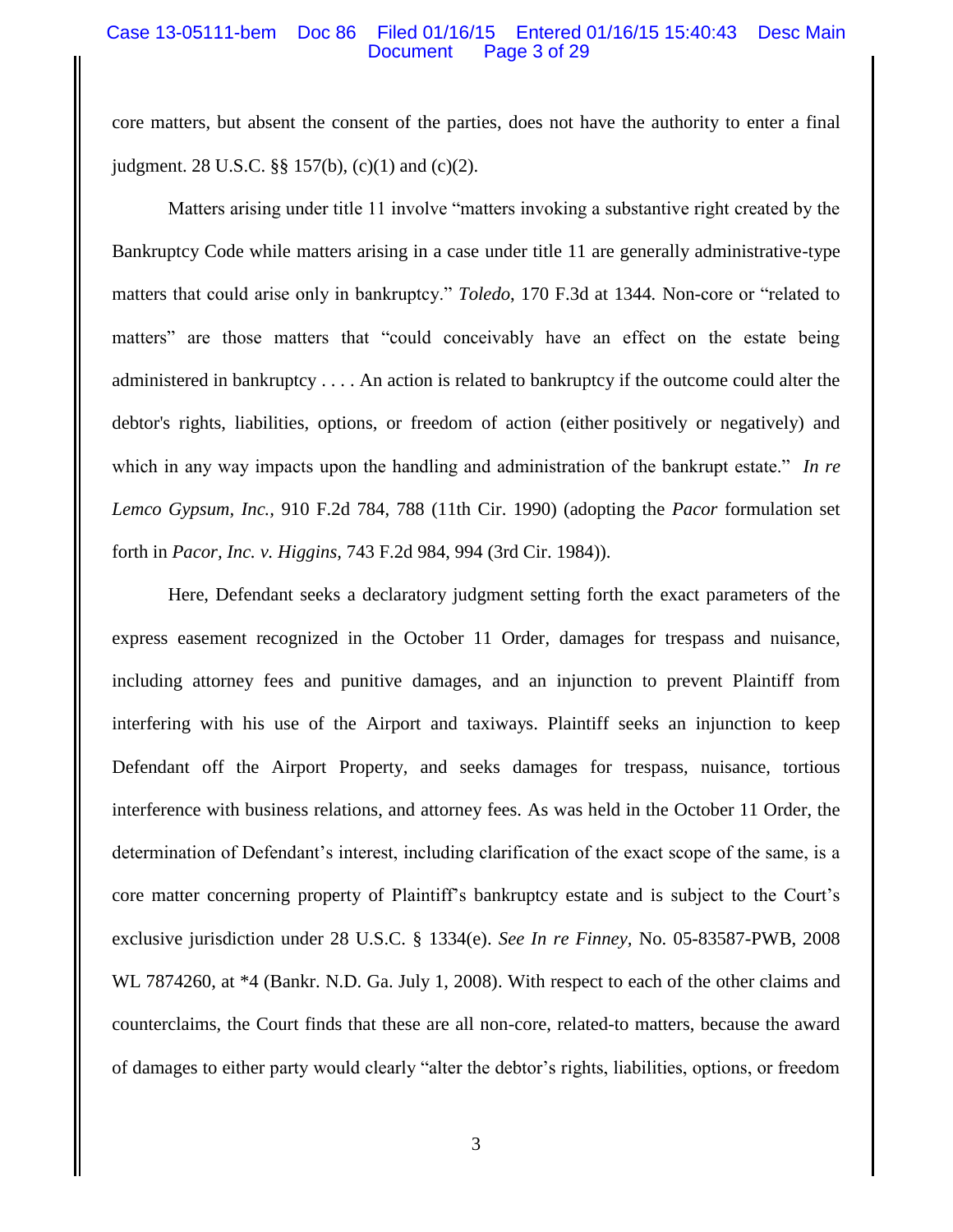### Case 13-05111-bem Doc 86 Filed 01/16/15 Entered 01/16/15 15:40:43 Desc Main Document Page 4 of 29

of action." *Lemco Gypsum.,* 910 F.2d at 788. The Court advised the parties at the beginning of the Trial that the claims were non-core matters and asked whether the parties would consent to entry of a final order or whether the Court would issue a report and recommendation to the District Court. Plaintiff and Defendant have consented to entry of a final order pursuant to 11 U.S.C.  $\S$  157(c)(2).

With respect to the attorney fees claims, to the extent the claims relate to establishment of the easement and its exact scope, the Court may enter a final judgment on the claims. *See In re Antioch Co.,* 451 B.R. 810, 812 (Bankr. S.D. Ohio 2011) (attorney fees core claims to the extent sought in connection with claims pursuant to the Bankruptcy Code, but non-core to the extent premised on state law claims); *see also In re New York Skyline, Inc.,* 471 B.R. 69, 80 (Bankr. S.D.N.Y. 2012) (court had authority to enter final judgments on attorney fees incurred in relation to core matters). To the extent attorney fees claims are based on the non-core claims, the parties have consented to this Court's entry of a final judgment.

## **II. Findings of Fact**

l

The facts relevant to Defendant's acquisition of property in the Subdivision and an easement to "join taxiways to airport taxiways of Mathis Airport and to have use of landing strip as long as Mathis Airport shall continue as an airport;" (the "Easement") are set forth in the October 11 Order.<sup>2</sup>

After Plaintiff purchased the Airport in June 2004, it completed substantial renovations to the Airport Property, including removing dilapidated hangars, constructing new "tee" hangars, constructing a new clubhouse, and repaving, widening, lengthening, and marking the runways. These renovations began in 2004 and were completed in 2006. Since Plaintiff's purchase of the

 $2^2$  Capitalized terms not defined herein shall have the meaning ascribed to them in the October 11 Order.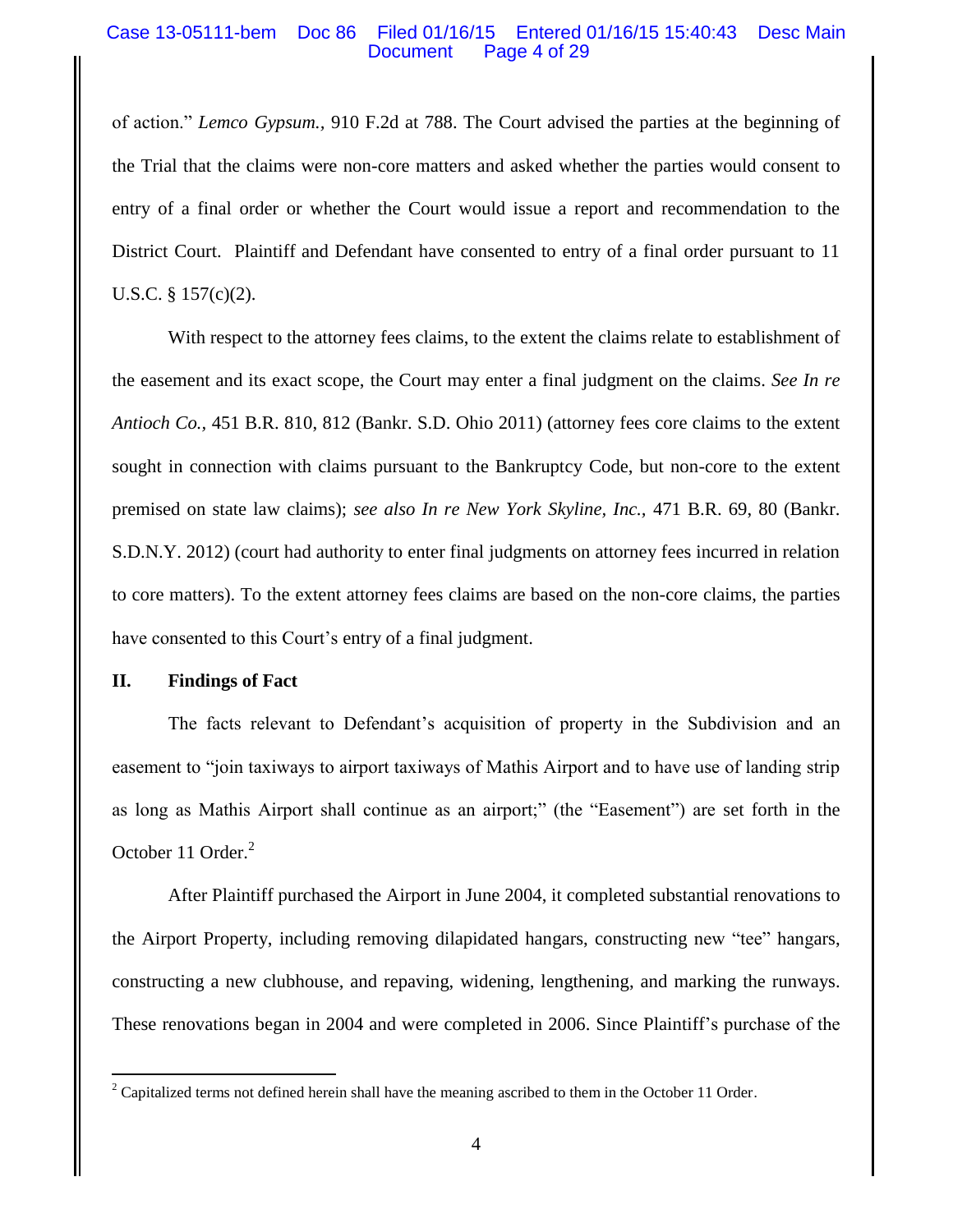#### Case 13-05111-bem Doc 86 Filed 01/16/15 Entered 01/16/15 15:40:43 Desc Main Document Page 5 of 29

Airport, it has been and continues to be well maintained. Elgin Wells, Jr., an instrument-rated commercial pilot who has used the Airport since 1969, testified that the improvements completed by Plaintiff were quite an upgrade. Eric Brown, a private pilot who currently uses the Airport, testified that the runway is in adequate condition for takeoff and landing. In addition to the renovations, Plaintiff sought to increase use of the Airport though advertising and events at the Airport. Plaintiff also began selling hangar space and memberships. Although Plaintiff owns the Airport, a separate entity, Mathis Field LLC, receives payments for Airport memberships.

Mathis Airpark Road runs adjacent to Defendant's property and to Mathis Airport. The taxiway between Mathis Airpark Road and the Airport is known as the West Entrance. When Plaintiff purchased the Airport, the West Entrance had a chain across the taxiway. Joe Voyles, Plaintiff's president, testified that in 2004, Plaintiff replaced the chain with a gate, known as the West Gate. The gate was not locked, but had a "dummy" lock on it to discourage entry by nonpilots and potential mischief makers. Pilots would generally stop on their way to the Airport and open the West Gate and then taxi their plane from Mathis Airpark Road to the Airport. The gate was open approximately 60-65% of the time, but even when closed, Airport customers had no problem opening it. A portion of the Airport Property, which contains hangars, is outside the West Entrance.

Mr. Voyles testified that he met Defendant through Defendant's brother, Ken Franck ("Ken"). Ken purchased a hangar and Airport membership in 2005. Ken asked Mr. Voyles's permission for Defendant to use Ken's hangar and to fly under Ken's membership. Mr. Voyles allowed the arrangement. Mr. Voyles testified, and Defendant did not dispute, that after the clubhouse was built, Defendant spent a couple of hours a day there, but that over time Defendant began to use the clubhouse six to eight hours a day. Plaintiff allowed a chapter affiliated with the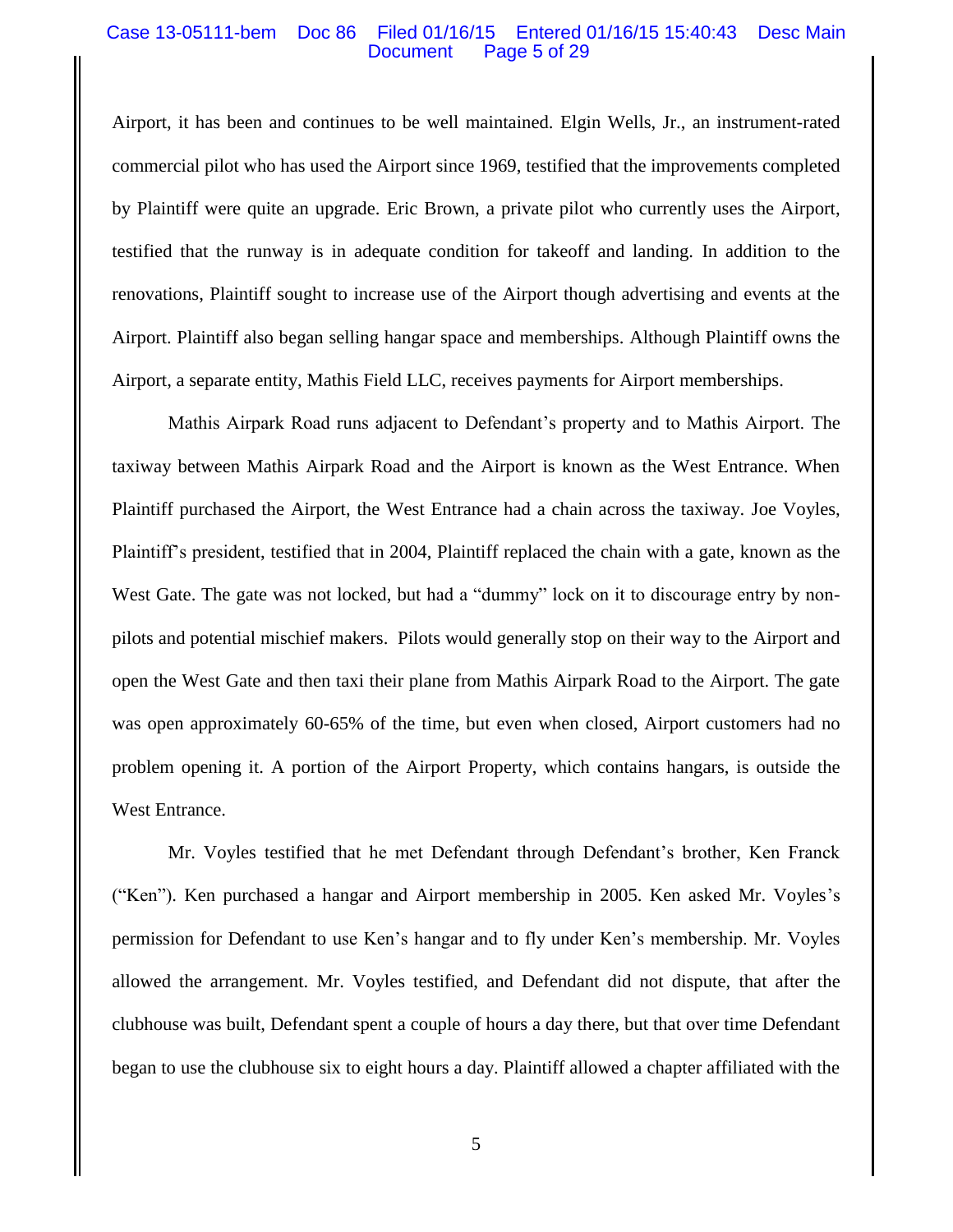### Case 13-05111-bem Doc 86 Filed 01/16/15 Entered 01/16/15 15:40:43 Desc Main Document Page 6 of 29

Experimental Aircraft Association ("EAA") to use an office in the remodeled clubhouse. Defendant, who testified that he was a founding member of the chapter, often used that office and its computer. Mr. Voyles testified that on multiple occasions he observed Defendant quickly shut down the computer when Mr. Voyles passed by. Mr. Voyles also testified that Defendant approached people who came to the Airport and conversed with them in low voices. The amount of time Defendant spent talking to people seemed out of the ordinary to Mr. Voyles.

In October 2007, Plaintiff hosted a fly-in barbecue with live music called Planetoberfest. Mr. Voyles testified that the event was a fundraiser for the EAA chapter and that attendees received a plate of food for \$5. His daughter, Morgan Voyles, who was 17 years old at the time, was collecting the money. Ms. Voyles testified that invitations to the event mentioned the \$5 charge for food, as did posters at the food table. Ms. Voyles testified that Defendant attended the event, appeared confused when she asked him for money, and refused to pay because he was a "member." When Ms. Voyles pressed him for payment, he removed \$5 from his wallet, flung it at her, and called her an expletive. Mr. Voyles testified that as a result of this incident, he verbally told Defendant he could no longer be on the Airport Property. Defendant testified that he could not have attended Planetoberfest in 2007 because he was out of the state from October 19, 2007, until the following month. Defendant produced receipts to corroborate his testimony. While Defendant's Exhibit F160 establishes the dates for Planetoberfest in 2005, neither party presented any evidence of the dates for Planetoberfest in 2007.

Mr. Voyles testified that on December 17, 2007, Plaintiff and its affiliate Mathis Airport, LLC sent Defendant a letter advising Defendant to stay off the Airport Property and that if Defendant came onto Airport Property he would be trespassing. (Ex. F.B. 41). Mr. Voyles said he sent the December 17, 2007 letter because he felt Defendant was harming Plaintiff's business,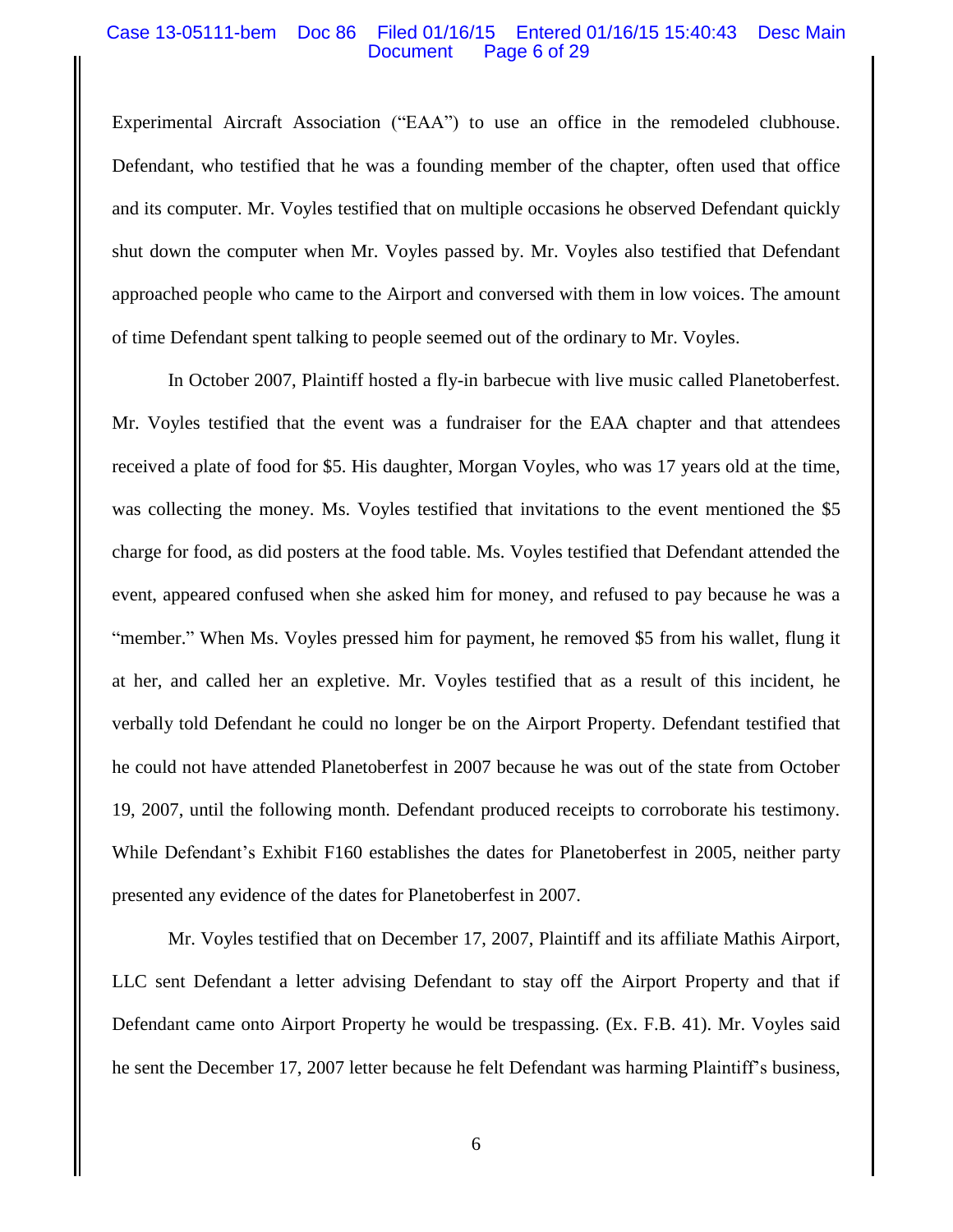### Case 13-05111-bem Doc 86 Filed 01/16/15 Entered 01/16/15 15:40:43 Desc Main Document Page 7 of 29

had acted inappropriately in his interaction with Mr. Voyles' daughter and was a hazard to the Airport because of his improper use of the Unicom air traffic control frequency, among other things. Defendant denied receiving the letter. Instead, Defendant testified that he received a letter addressed to his brother Ken also dated December 17, 2007, which terminated Ken's airport membership. While Defendant acknowledged using the Airport's Unicom air traffic control channel, he alleged Mr. Voyles' motivation for barring him from the Airport was related to MARA's receipt of a quitclaim deed during the road litigation.<sup>3</sup>

Defendant spoke to Mr. Voyles at the clubhouse in early January, 2008. This conversation came about after one of Plaintiff's employees, Otis Tomblin, told Defendant sometime in December, 2007, that Mr. Voyles wanted to speak to him about staying out of the clubhouse. Defendant sent Mr. Voyles a holiday card on December 27, 2007, stating that he had been told that he was no longer welcome at the clubhouse, that he believed there must be a misunderstanding, and that he would talk to Mr. Voyles once he was back in town. Defendant testified, and Mr. Voyles did not dispute, that Mr. Voyles answered his questions by saying, "We have nothing to talk about." Defendant testified further that Mr. Voyles said Defendant had "picked his side" when he failed to join the road litigation. Defendant said that following the conversation he intended to continue using the Airport because he believed he had an easement, but he thought it was best to stay away from the clubhouse. Nevertheless, a few days later, he attended an EAA holiday event at the clubhouse. He testified that Mr. Voyles was present at the event but did not speak to him.

On March 5, 2008, Plaintiff filed suit in the Superior Court of Forsyth County, Georgia, seeking to enjoin Defendant from "trespass including but not limited to take off and landing

 $\overline{a}$ 

<sup>&</sup>lt;sup>3</sup> Defendant was president of MARA at the time of the quitclaim deed. The facts surrounding ownership of Mathis Airpark Road are set forth in the October 11 Order.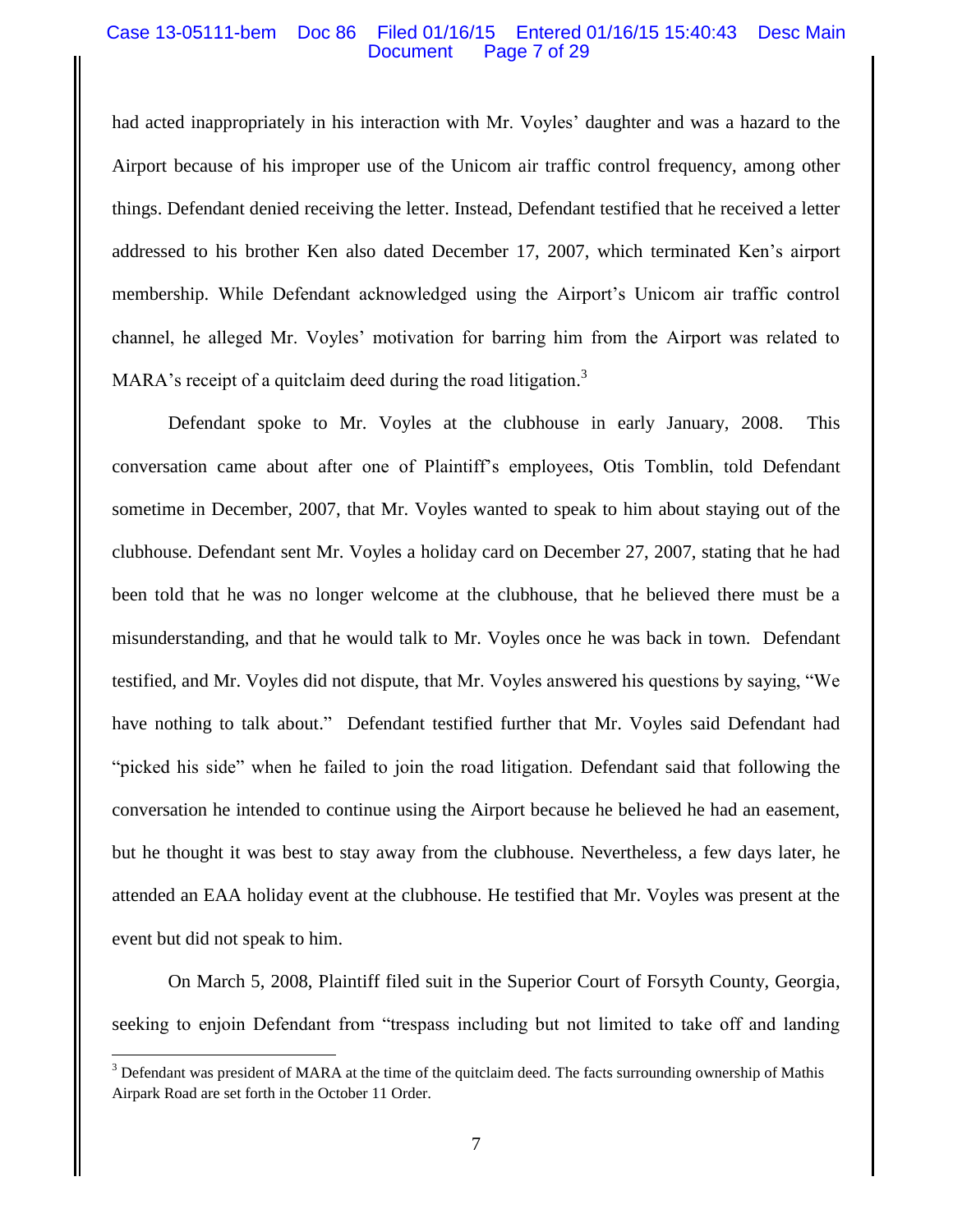#### Case 13-05111-bem Doc 86 Filed 01/16/15 Entered 01/16/15 15:40:43 Desc Main Document Page 8 of 29

aircraft of any type[.]" (Doc. No. 1, Ex. A-2, at p.4). Defendant testified that he first learned of the lawsuit on March 8, 2008, when a neighbor alerted him to attempted service of process. Defendant said he went to the courthouse on March 11, 2008, and obtained copies of the court papers. James White, a deputy first class with the civil section of the Forsyth County Sheriff's Office testified that he tried to serve Defendant five times between March 7 and March 12, 2008. White testified that on March 7, 2008, he attempted service at Defendant's house. On that day, Deputy White said that he was talking to a neighbor when a green Jeep Cherokee pulled up in Defendant's driveway. The neighbor identified the driver as Defendant. Deputy White testified that he found two houses at the end of the driveway. He knocked on the door of the first house and got no answer. He saw a man sitting on the porch of the second house, but by the time Deputy White got to the second house, the man was gone, and he again got no answer when knocking on the door. Deputy White testified that he also left five to eight messages at a phone number he located for Defendant. Other court personnel attempted service twice during the March 7-March 12, 2008 time frame. Four additional attempts at service were made after March 12. Defendant was finally served in court on May 7, 2008. Defendant testified that he was not evading service; he was traveling for work and going about his normal business.

Shortly after learning of the lawsuit, on March 13, 2008, Defendant or Ken Franck hired a commercial pilot to fly Defendant's plane out of Mathis Airport. Defendant paid the pilot \$500 to do so. However, the pilot was unable to take off because Ed McCrimmon blocked the West Entrance by closing the gate and parking a golf cart behind it. (Doc. 1, Ex. A-6, Defendant's Answer and Counterclaim, at  $\P$  18 and 19). Defendant testified that this was the first of approximately seven incidents when his plane was prevented from using the runway to take off. Ken Franck testified that if he merely opened his hangar doors, people ran to block the gate.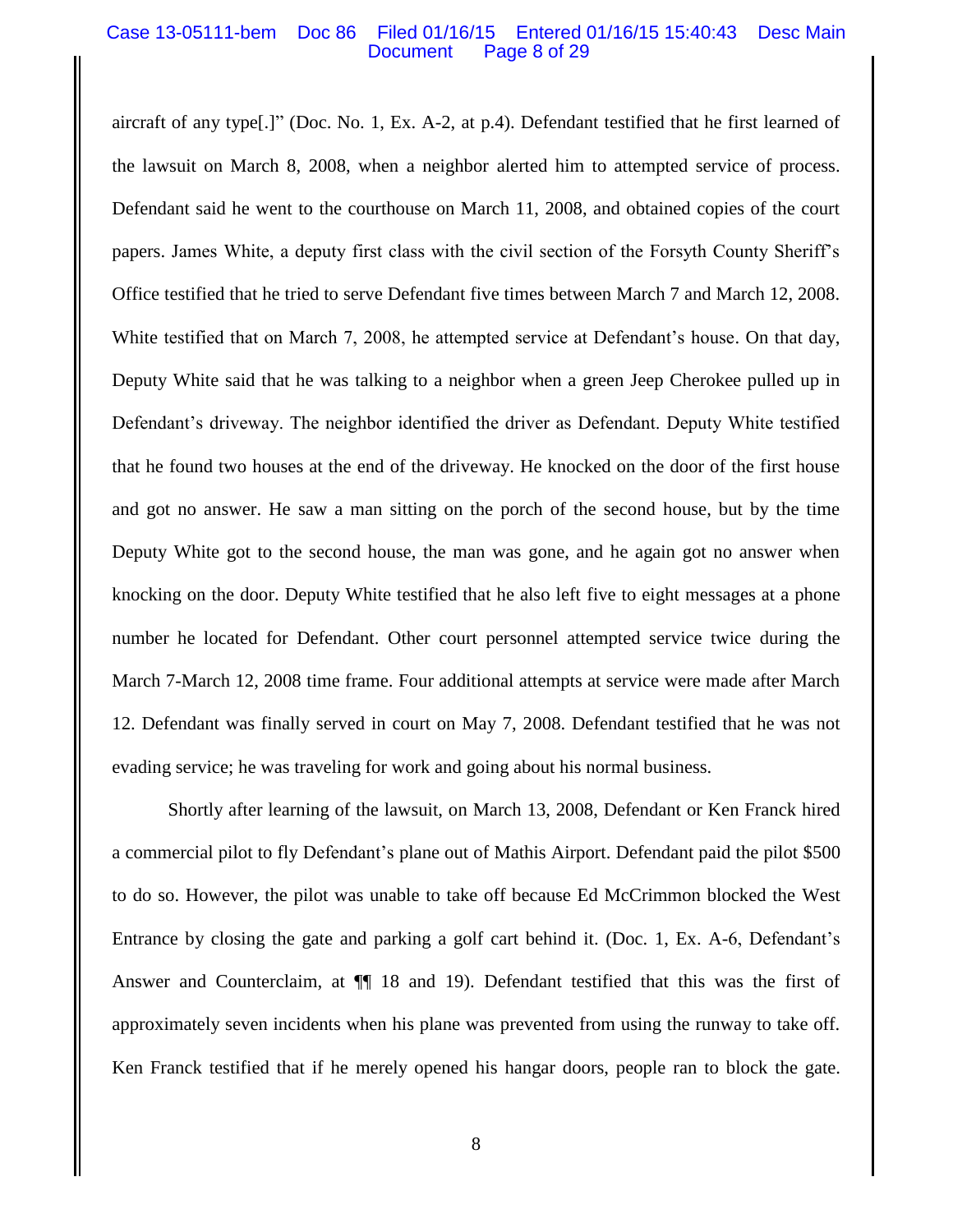### Case 13-05111-bem Doc 86 Filed 01/16/15 Entered 01/16/15 15:40:43 Desc Main Document Page 9 of 29

Defendant also alleged that the West Gate was locked on occasion. However, Mr. Voyles testified the gate was never locked, although a chain wrapped around the gate might cause the appearance of being locked. Marty Merritt, who stored equipment for his construction business at the Airport from 2007 to 2011, testified that for the first part of that time period, he entered and exited the Airport from the West Gate and never had any trouble doing so.<sup>4</sup> Notwithstanding, it is not disputed that there was a time when Mr. Voyles did not allow Defendant to take off from the Airport.

Defendant was ultimately able to taxi his plane to the Airport and take off on April 16, 2008. Defendant never returned his plane to the Airport, and later sold the aircraft. Defendant testified in a deposition in 2008 that he did not fly the plane after leaving the Airport because it was in need of repairs. At Trial, Defendant testified differently, stating that he did not bring the plane back because he feared it would be blocked in, or trapped, at the Airport. Defendant testified that after he sold his plane, the West Gate was left open.

Mr. Voyles testified that after making Defendant aware he was unwelcome on the Airport Property, Defendant entered the Airport Property multiple times, twice in his airplane and other times on foot or bicycle. Mr. Voyles testified that, "it just seemed constant." Mr. Voyles described some of the incidents as follows: On one occasion, Defendant said he would be flying in with another pilot, Dr. Jones. However, Defendant actually flew his plane in behind Dr. Jones. Mr. Voyles did not provide a date for this incident. In 2008, Defendant was on the runway taking pictures of gravestones in the runway and of the West Gate. Four to six weeks after the photo incident, Defendant was on the west side of the Airport with his brother (a different brother than

 $\overline{\phantom{a}}$ 

<sup>&</sup>lt;sup>4</sup> Eric Brown, who owns a hangar at the Airport, testified that he has been at the Airport when the West Gate is closed, but getting onto the runway is not a problem because the gate is never locked. However, Mr. Brown did not start using the Airport until 2011. Therefore, his testimony does not relate to the status of the gate in 2008.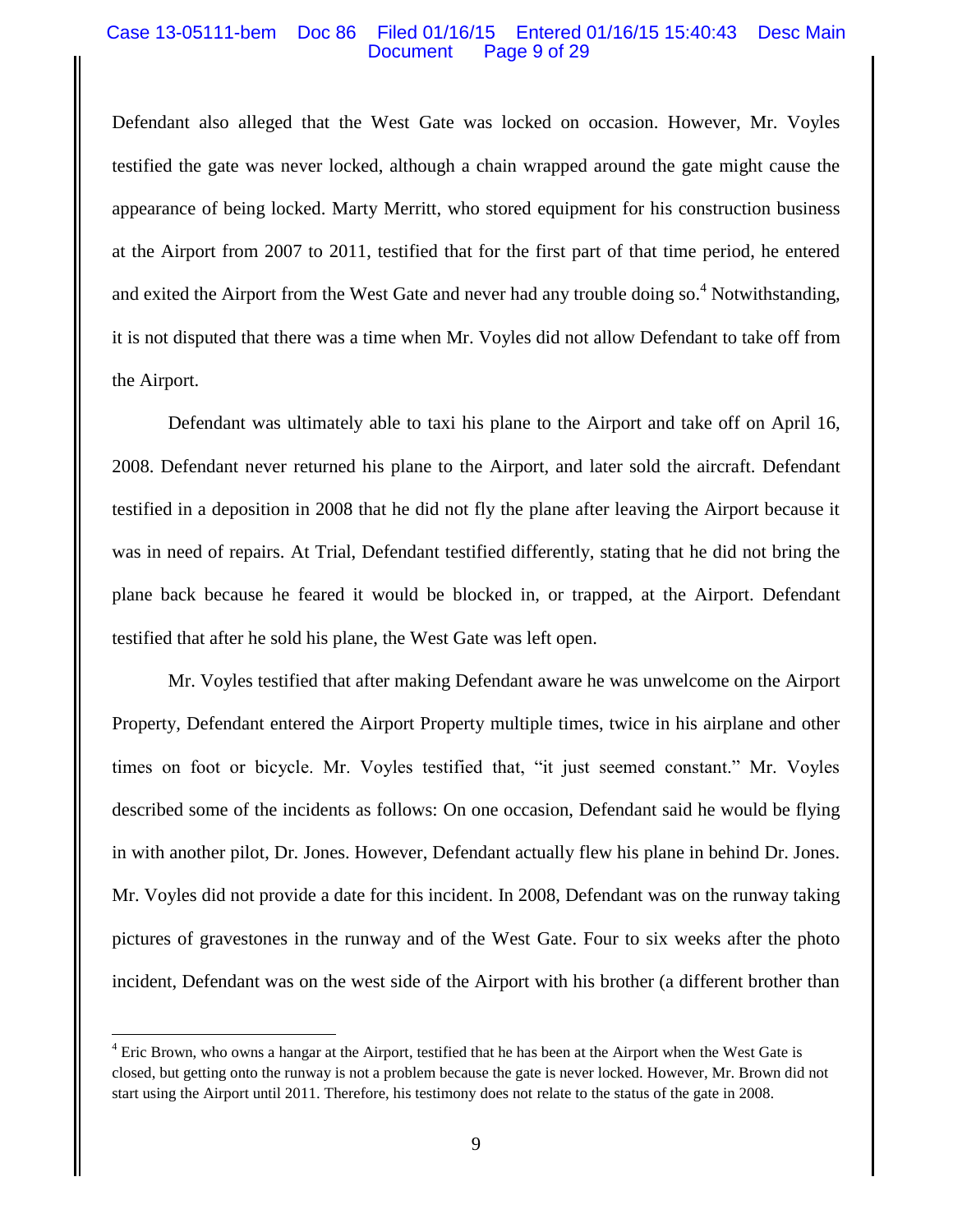#### Case 13-05111-bem Doc 86 Filed 01/16/15 Entered 01/16/15 15:40:43 Desc Main Document Page 10 of 29

Ken Franck) and claimed to be exercising his easement by walking on the taxiway. Mr. Voyles said he asked them to leave, but they would not do so. At another time, Mr. Voyles had allowed some of his neighbors to store their boats on the Airport Property following a flood. He saw Defendant near the boats and asked him to leave.

Marty Merritt, who stored business equipment at the Airport, testified to multiple contacts with Defendant between 2007 and 2011. Defendant called Mr. Merritt two or three times to tell him that he was parking his equipment on a private road. Mr. Merritt responded that he had permission to be there. At one point Defendant flagged Mr. Merritt down as he was leaving the Airport, but Mr. Merritt just drove around him. On another occasion, when Mr. Merritt went to the Airport to pick up equipment, Defendant began taking photos or a video of Mr. Merritt. Mr. Merritt responded by filming Defendant.

Morgan Voyles testified that in spring of 2010, Defendant filmed her from Mathis Air Park Road while she was mowing the grass at the Airport. About a year later, in spring or summer of 2011, Ms. Voyles was driving out of the Airport through the West Gate when Defendant stopped her, leaned into her car through the open passenger window, and asked what she was doing at the Airport and who she was. She explained that she had been going for a walk and that she was Joe Voyles' daughter. She then rebuffed Defendant's attempts to make small talk and asked him to leave. At that point, Defendant returned to his car, but the incident left Ms. Voyles shaken. Ms. Voyles testified further that in late fall or early winter of 2010, she observed Defendant outside her home; he appeared to be filming the house. She closed her window blinds and called a police officer friend to sit with her while she waited for Defendant to leave.

Eric Brown, who purchased a hangar at the Airport in 2011, testified to three encounters with Defendant. First, in January 2012, Defendant approached Mr. Brown as he was driving up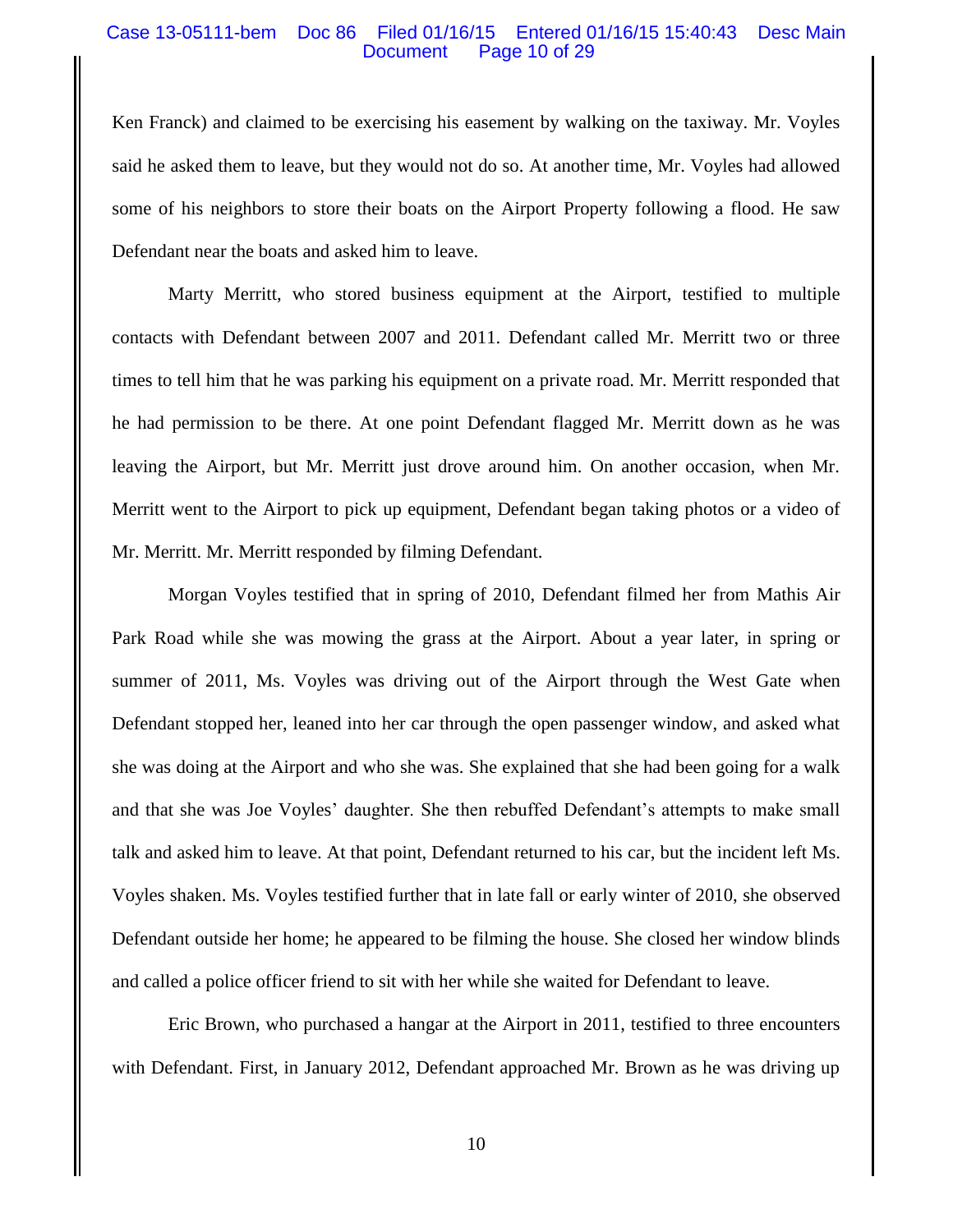#### Case 13-05111-bem Doc 86 Filed 01/16/15 Entered 01/16/15 15:40:43 Desc Main Document Page 11 of 29

to the West Gate. Defendant asked Mr. Brown not to use the road to the West Gate. Second, Mr. Brown was working on his airplane at his hangar, which is located near the clubhouse, at approximately 8 or 9 p.m. When he got ready to leave he found a note on his truck asking him to call Defendant. When Mr. Brown called Defendant, Defendant talked about his grievance with Mr. Voyles. Third, on March 23, 2013, Mr. Brown was at the clubhouse and saw someone near his plane, who turned out to be Defendant. When Mr. Brown approached him, Defendant again began discussing his troubles with Mr. Voyles. Mr. Brown testified that he felt hassled by Defendant.

Defendant addressed some, but not all, of these incidents in his testimony. He testified that he could see Mr. Merritt's trailer from his house and from his brother's house, and that it was "kind of obnoxious." He was taking photos of Mr. Merritt to document code violations. As to Mr. Brown, Defendant testified that he saw a light in the hangar, which was unusual, so he went to investigate. He heard voices in the hangar and did not want to interrupt, so he left a note on the truck. He also admitted asking Mr. Brown to use the county road to the east entrance of the Airport rather than the private road to the West Gate.

None of the individuals involved in the encounters with Defendant testified that they stopped doing business with Plaintiff as a result. One pilot, David Malmin, who had received emails from Defendant about situations at the Airport and the status of litigation, testified that he limited his use of the Airport due to significant price increases to keep a hangar there. He further testified that nothing Defendant did caused him to want to stop doing business with the Airport, and Defendant never asked him to stop doing business with the Airport.

Defendant testified that after learning of the lawsuit against him, he was only on the Airport Property a handful of times. He used the Airport Property on April 16, 2008, when he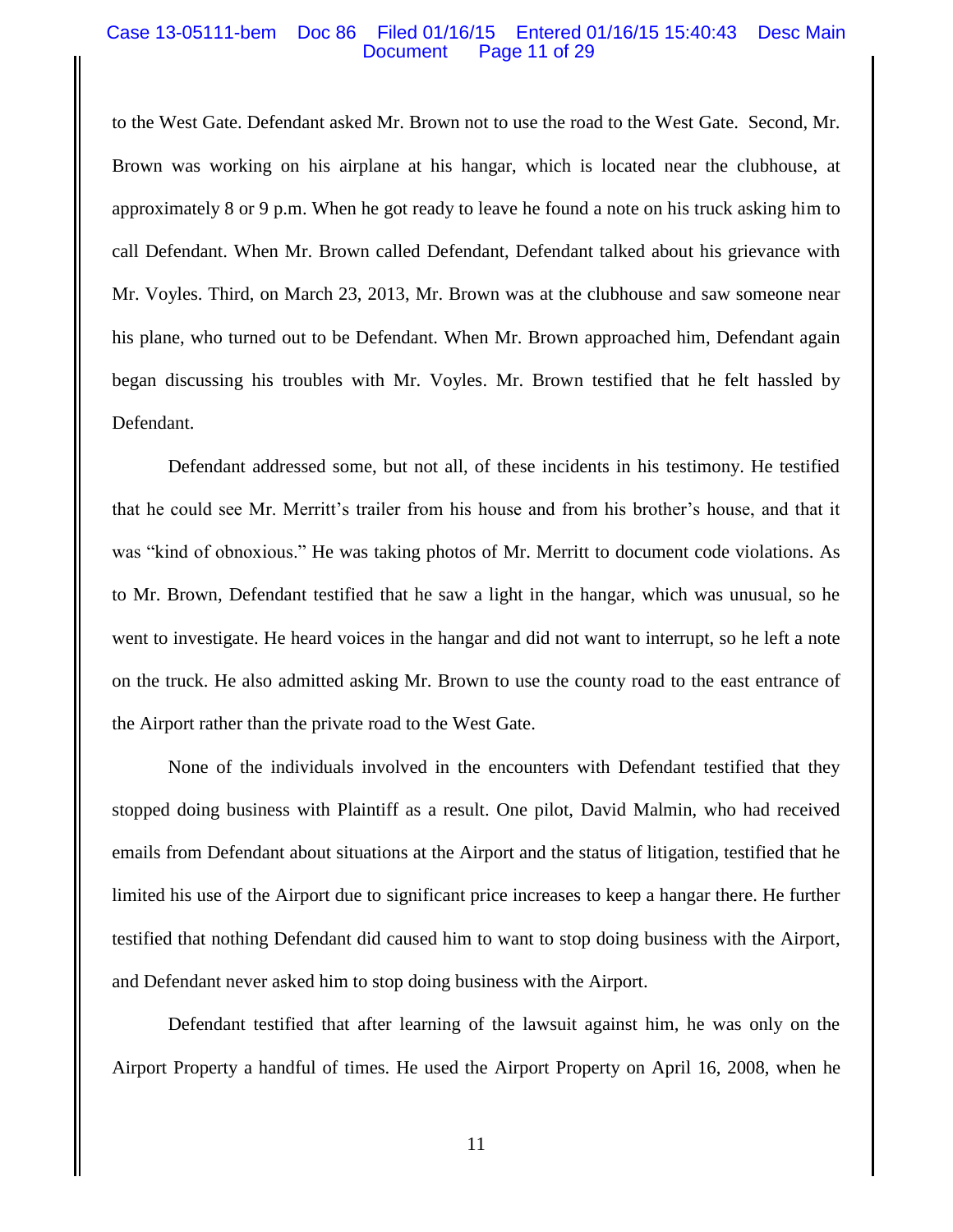#### Case 13-05111-bem Doc 86 Filed 01/16/15 Entered 01/16/15 15:40:43 Desc Main Document Page 12 of 29

flew his plane out of the Airport for the last time. Defendant stated that he did not enter the Airport Property again until December 26, 2009, when he took his brother Victor and his nephew to see the gravestones on the runway. Defendant entered about ten feet onto the Airport Property to point to the gravestones while his family stayed outside the Airport Property. At that time, Mr. Voyles appeared and called the sheriff. After a discussion with the sheriff, Defendant and his family returned to Defendant's house. Defendant testified he did not enter the Airport Property in 2010 or 2011. In 2012 he went onto the Airport Property twice. In 2013, he went onto the Airport Property three or four times. According to Defendant, in all instances, he stayed on the taxiways or runways. Defendant further testified that prior to this Court's October 11 Order, he believed he had an unfettered right to access the entire Airport. After the October 11 Order, Defendant testified he was at the Airport once and stayed on the taxiways and runways except for walking down some steps that lead from the runway level to the taxiway level. A video of the incident showed Defendant walking on the grass near the runway. Defendant testified that he considered the area part of the runway because a plane's wings extend over the grassy area.

Over the course of the many hearings held in this proceeding and the main case related to the dispute between Plaintiff and Defendant, the parties have presented substantial testimony regarding the use of the runways for activities other than taxiing, takeoff, and landing. At Trial, Defendant testified that the main purpose of the runway is for takeoff and landing; however, people may also want to pay their respects at the gravestones located on the runway. In addition, Defendant testified that pilots may (i) want to inspect the runway to ensure it is properly maintained and free of obstacles and potholes; (ii) display their planes and show them off to friends; (iii) need to exit an aircraft and reposition it at the edge of the runway to get full use of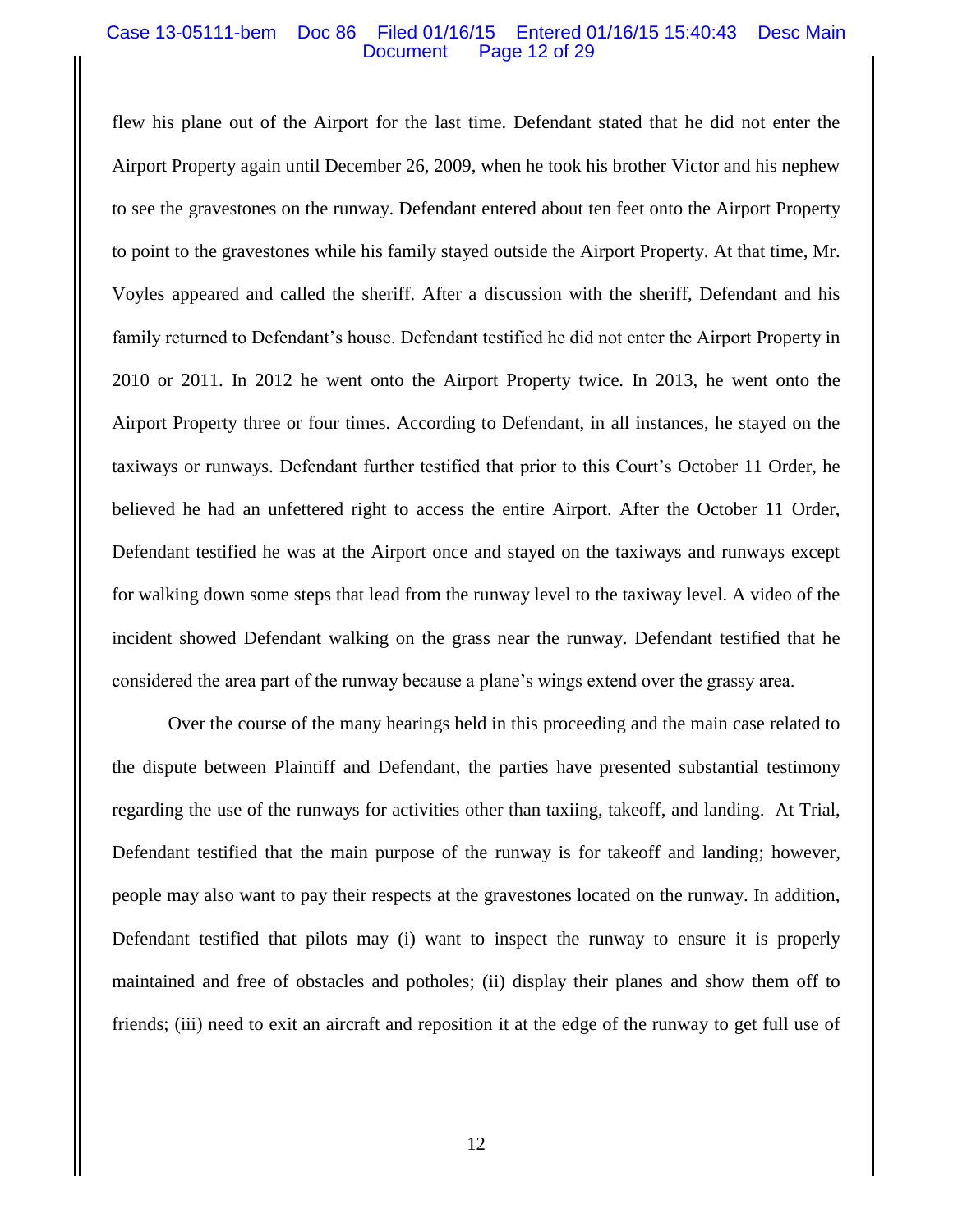#### Case 13-05111-bem Doc 86 Filed 01/16/15 Entered 01/16/15 15:40:43 Desc Main Document Page 13 of 29

the runway; and, (iv) need to exit an aircraft to push it into one of the tee hangars adjacent to the runway.

David Malmin, a pilot who used the Airport under the prior owner and under Plaintiff's ownership, testified that he sees a lot of people walking on the runway and cars parked near the runway. He said it is typical for pilots to socialize near their hangars. On one occasion, around Christmas time, he had to veer his aircraft to the left to avoid hitting cars parked too close to the runway. He also recalled using a scooter and a four wheeler at the Airport. However, Mr. Voyles asked him to stop doing so when Mr. Malmin stopped paying to keep a hangar at the Airport. Ken Franck testified that he has observed recreational use of the runway by walkers and bicyclists. Alice Propheter, a resident of the Subdivision, testified that she has walked the runway and has observed others doing so.

In contrast, Mr. Voyles testified that walking on the margins of the runway is extremely dangerous. If a plane is landing with its engines at idle, the walker may not hear it. He further testified that he is not aware of people walking on the runway. Eric Brown testified that he has never walked the runway. Although there is a rise in the middle of the runway that prevents an unobstructed view of the entire runway, Mr. Brown testified that it can be checked by taxiing at least to the midpoint of the runway. Elgin Wells, Jr. also testified that he has never needed to walk the runway and that doing so is a dangerous practice. He further testified there is no need to push a plane back to the edge of a runway for takeoff; if those few extra feet make the difference between a safe and dangerous takeoff, then the pilot should not be attempting to take off at all.

The Court will now address Defendant's request for a declaratory judgment and then each of Plaintiff's and Defendant's claims for trespass, nuisance, injunctive relief, punitive damages and attorney fees.

13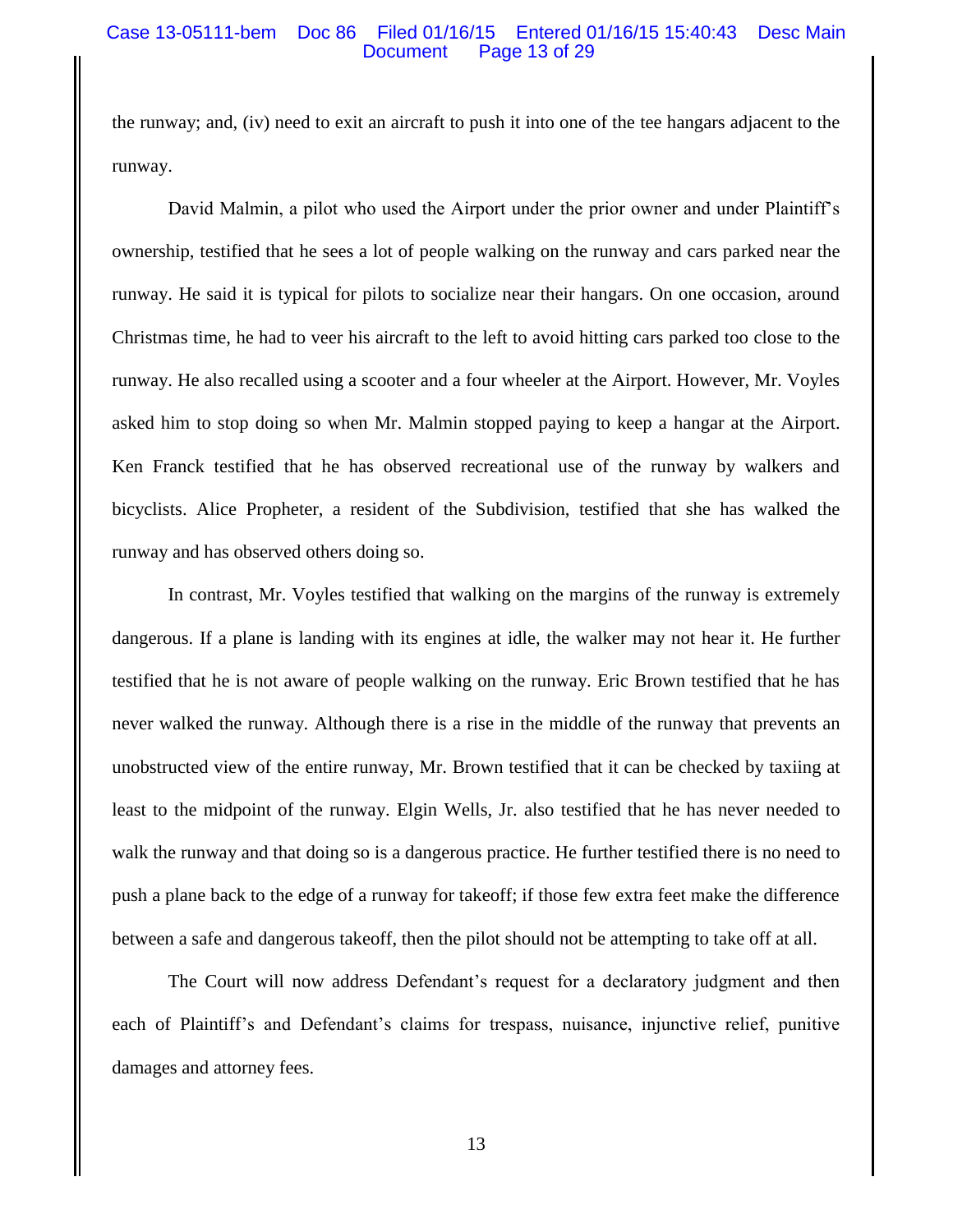## **III. Conclusions of Law**

 $\overline{\phantom{a}}$ 

## **A. Scope of Defendant's Easement**

Defendant seeks a declaratory judgment as to the scope of the Easement. Pursuant to 28 U.S.C. § 2201, "[i]n a case of an actual controversy," with some exceptions not relevant here, "any court of the United States, upon the filing of an appropriate pleading, may declare the rights and other legal relations of any interested party seeking such declaration …." The Airport Property was scheduled to be sold for residential development in October 2014. Once its use changes, the question of the scope of the Easement and any injunctive relief related to the Easement will be moot because the Easement will be extinguished. However, the record does not indicate whether the Airport Property has ceased being used as an airport.<sup>5</sup> Further, as the Court noted at the commencement of Trial, to resolve the trespass and nuisance claims the Court must first determine the scope of the Easement. This is true even if the Easement has been extinguished since Trial.

Defendant contends the Easement allows him to access the Airport on foot and from all points. He further contends he is entitled to reasonable appurtenances to the Easement, including the right to walk the taxiways and runways to assess the condition of the same, to look for obstructions, to be on the runway to physically pull a plane back for takeoff and for purposes of fueling a plane. Defendant argues further that to use the Easement he must be able to interact with other pilots, and thus, presumably be allowed to spend time at the clubhouse. Finally, Defendant contends that because he no longer owns an airplane, he is entitled to walk the runway

<sup>&</sup>lt;sup>5</sup> Attachment 8 to Plaintiff's monthly operating report for October 2014, refers to a request for an October 30, 2014 closing date and further states, "Sale closed – Pending Adversary Ruling." However no closing statement or other evidence of closing is attached. (Case. No. 13-55775, Doc. No. 156).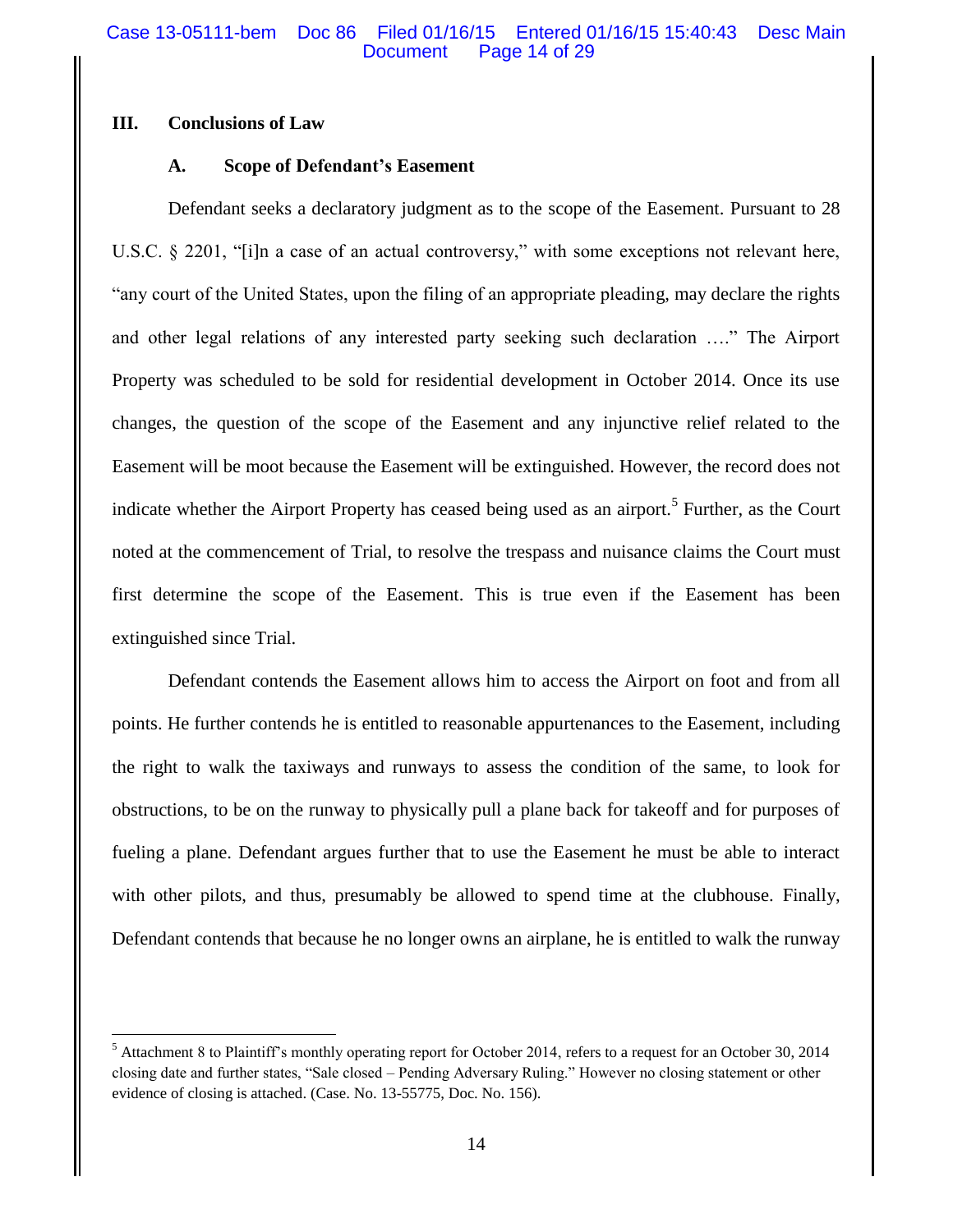### Case 13-05111-bem Doc 86 Filed 01/16/15 Entered 01/16/15 15:40:43 Desc Main Document Page 15 of 29

to prevent the Easement from lapsing. Plaintiff contends the Easement is limited to taxiing, taking off, and landing.

The Court addressed the issue of access points at the commencement of the Trial, at which time the Court clarified the October 11 Order with respect to the scope of the Easement. The Court advised the parties that the October 11 Order addressed access only through the West Gate and that the Easement was limited to accessing the Airport through the West Gate. This conclusion is consistent with the evidence at Trial that the east entrance is not and never has been used as a taxiway. Consequently, the east entrance is not part of the Easement.

In the October 11 Order, the Court held Defendant has an "express easement . . . that allows use of the Airport Property until such time as the Airport is no longer used as an airport." (Doc. No. 47, at 27). The Order further stated that "the Addendum easement is a binding instrument through which [Defendant] received an easement to use the Airport Property." (Doc. No. 47, at 23). The Addendum creating the easement states: "Purchasers shall be allowed to join taxiways to airport taxiways of Mathis Airport and to have use of landing strip as long as Mathis Airport shall continue as an airport[.]" (Doc. No. 47, at 5). Because the Easement is conditioned on the use of the Airport Property as an airport and because it refers only to the use of taxiways and landing strip, the Court concludes that the Easement is limited to use of the taxiways and runways for purposes of taxiing, takeoff, and landing.

The Easement does not extend to any activity outside of an aircraft, except to the extent reasonable and necessary to facilitate taxiing, takeoff, and landing, such as repositioning the plane for takeoff or refueling (if fuel were available at the Airport). The Easement does not extend to any activity off the taxiways or runways and does not allow for walking on the taxiways and runways generally. According to the testimony of Eric Brown and Elgin Wells, Jr.,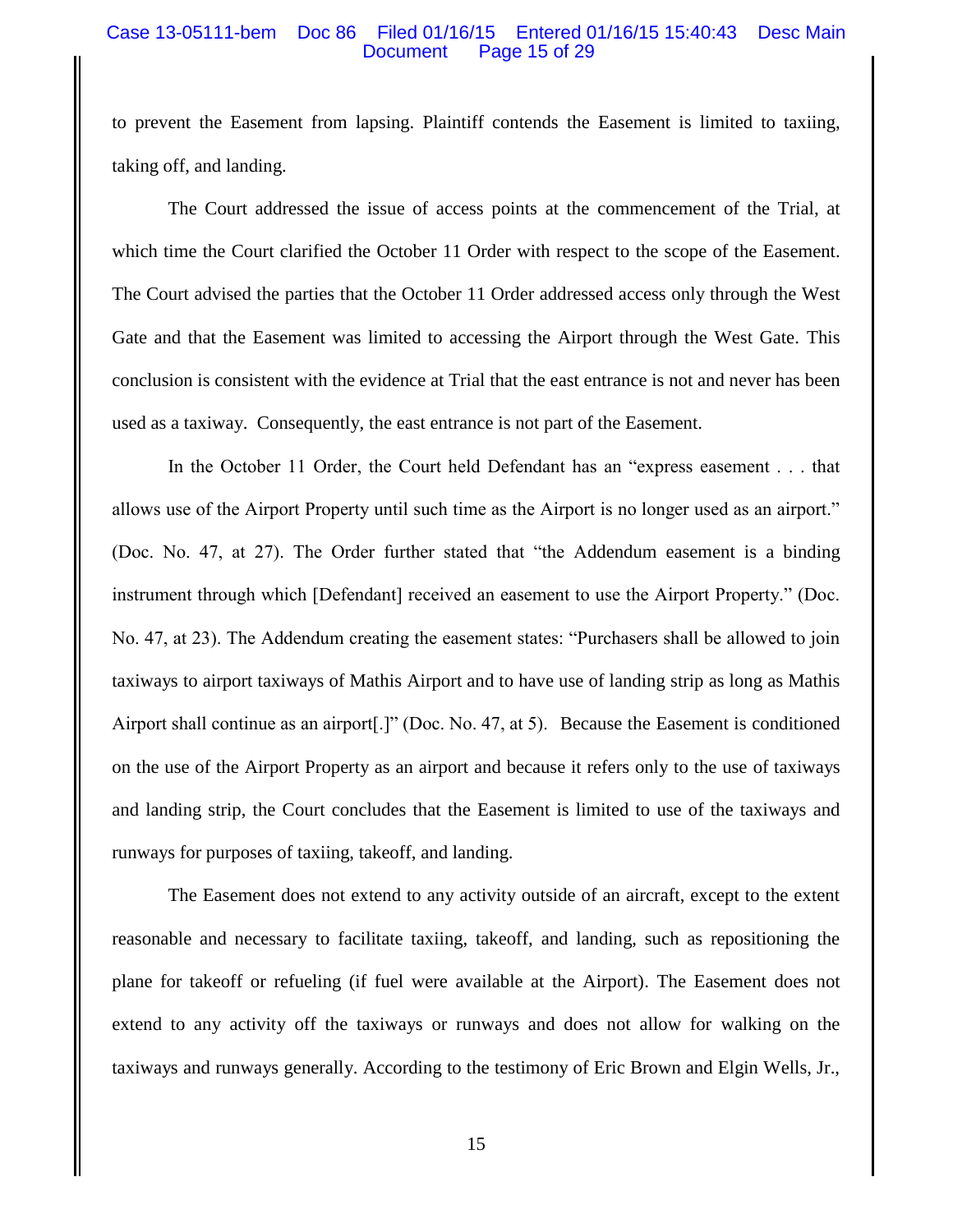### Case 13-05111-bem Doc 86 Filed 01/16/15 Entered 01/16/15 15:40:43 Desc Main Document Page 16 of 29

such activity is unnecessary and potentially dangerous. If Defendant needs to inspect the runway, he can do so from the aircraft cockpit by taxiing the runway. Further, Defendant does not need to walk the runway to preserve the Easement. "The law does not favor the extinguishment of easements, and an easement acquired by grant is not extinguished merely by nonuse; there must be clear, unequivocal, and decisive evidence of an intent to abandon the easement." *Whipple v. Hatcher*, 283 Ga. 309, 310, 658 S.E.2d 585, 586 (Ga. 2008). In this case, the evidence is clear and unequivocal that Defendant intends to maintain the Easement; thus, it is not subject to abandonment by nonuse. Having determined the scope of the Easement the Court will now consider Plaintiff's and Defendant's trespass claims.

#### **B. Trespass**

Plaintiff's original Complaint alleged Defendant had been advised to stay off the Airport Property personally and in writing, but that Defendant continued to enter the Airport Property, including landing aircraft on the property and roaming the premises on a bicycle. (Doc. 1, Ex. A-2, ¶¶ 4, 5, 10.) The Complaint further alleges that Defendant's trespass endangers life and interferes with Airport operations. (*Id*. ¶ 6.) Plaintiff's Amended Complaint alleges that Defendant continually roamed and occupied the grounds of the Airport despite repeated demands to stay out, that Defendant's trespass endangers life and interferes with airport operations, that Defendant's trespass deprives Plaintiff's customers of their use and enjoyment of the Airport, that Defendant's contact and communications with Airport users have interfered with the use of the Airport and Airport operations, and that Defendant has repeatedly and falsely reported Plaintiff to authorities for wrongdoing. (Doc. 46, ¶¶ 22, 24, 25, 27, 30, 31.) Defendant's Answer and Counterclaim alleges that on March 13, 2008, he hired a pilot to fly his plane out of the Airport, but he was prevented from entering the Airport by Ed McCrimmon, who closed the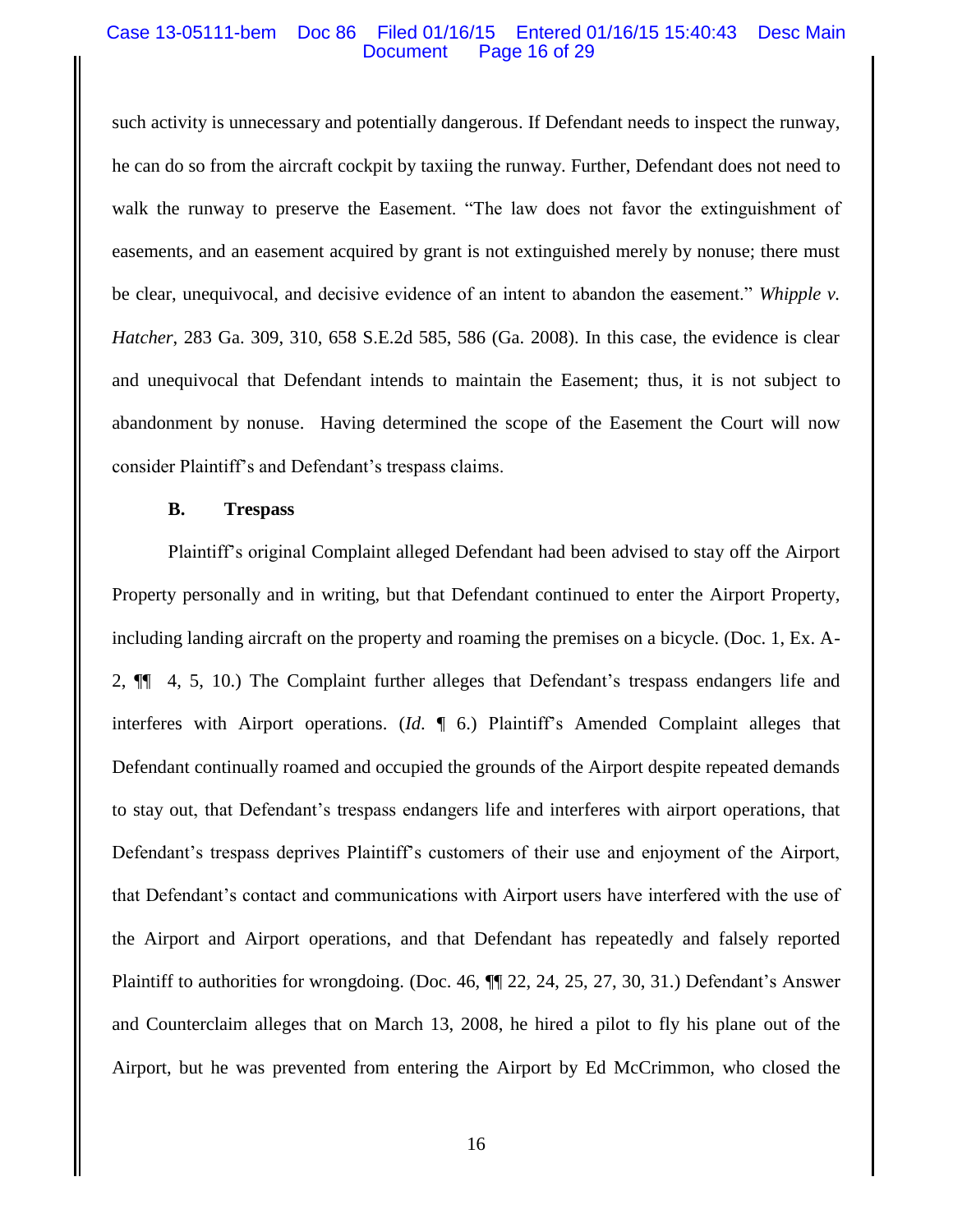### Case 13-05111-bem Doc 86 Filed 01/16/15 Entered 01/16/15 15:40:43 Desc Main Document Page 17 of 29

West Gate and blocked it with a golf cart. (Doc. 1, Ex. A-6,  $\P$  17-19.) The Answer and Counterclaim allege specific dates on which Plaintiff or those acting on behalf of Plaintiff prevented Defendant from taking off from the Airport by blocking or locking the West Gate and refusing to open it upon demand by Defendant. (*Id.* ¶¶ 23-29).

Pursuant to O.C.G.A. § 51-9-1, "[t]he right of enjoyment of private property being an absolute right of every citizen, every act of another which unlawfully interferes with such enjoyment is a tort for which an action shall lie." Pursuant to O.C.G.A. § 51-9-10, "[t]he unlawful interference with a right of way or a right of common constitutes a trespass to the party entitled thereto." Georgia case law identifies a trespasser as "one who, *though peacefully or by mistake,* wrongfully enters upon property owned or occupied by another." *Lee v. S. Telecom Co.,* 303 Ga. App. 642, 644, 694 S.E.2d 125, 128 (2010)(emphasis in original)(citations omitted). Georgia also applies the innocent trespasser doctrine, which "'protects individuals who enter the land of another under the mistaken belief that it is permissible to do so,' and provides under those circumstances that the 'unintentional and nonnegligent entry … does not automatically subject an individual to liability even though the entry causes harm to the possessor.'" *LN West Paces Ferry Assoc., LLC v. McDonald*, 306 Ga. App. 641, 644, 703 S.E.2d 85, 89 (Ga. App. 2010) (quoting *Bullard v. Bouler*, 272 Ga. App, 397, 399, 612 S.E.2d 513 (2005)).

An action for trespass may give rise to compensatory and punitive damages. *Id.* at 643. Trespass damages are generally measured as "the cost to repair as well as the difference in the fair market value before the trespass and the fair market value after the trespass." *Baumann v. Snider*, 243 Ga. App. 526, 527, 532 S.E.2d 468, 472 (Ga. App. 2000). However, a trespass may also give rise to nominal damages and to damages for discomfort or annoyance. *Wright v.*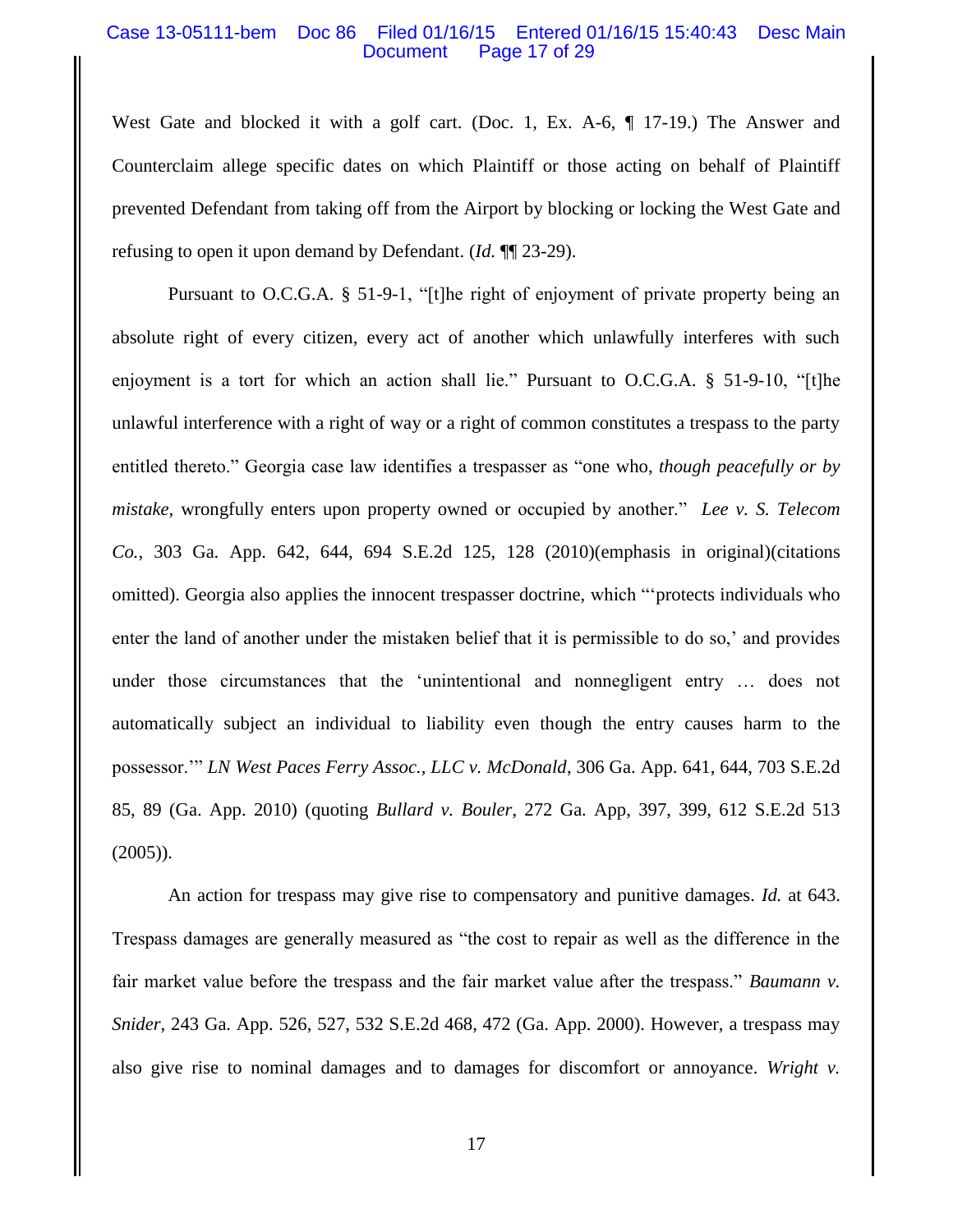## Case 13-05111-bem Doc 86 Filed 01/16/15 Entered 01/16/15 15:40:43 Desc Main Document Page 18 of 29

*Wilcox*, 262 Ga. App. 659, 662, 586 S.E.2d 364, 366 (Ga. App. 2003) (quoting *Lanier v. Burnette*, 245 Ga. App. 566, 570-71, 538 S.E.2d 476 (2000)); *see also* O.C.G.A. § 51-12-2(a) ("General damages are those which the law presumes to flow from any tortious act; they may be recovered without proof of any amount."). "An award of damages for discomfort and annoyance is for the enlightened conscience of the [fact finder]." *Segars v. Cleland*, 255 Ga. App. 293, 296, 564 S.E.2d 874, 878 (Ga. App. 2002). Furthermore, the intentional nature of a trespass constitutes the necessary bad faith to give rise to a claim for attorney fees. *LN West Paces Ferry Assoc*., 306 Ga. App. at 645, 703 S.E.2d at 90.

*Plaintiff's claim for trespass*: Plaintiff contends Defendant entered onto the Airport property after being told to keep out. The evidence showed that Defendant first learned he was unwelcome at the Airport in December 2007. Although Mr. Voyles testified that Defendant's presence seemed constant after that date, Defendant actually entered the Airport Property (as opposed to engaging in various activities from the road or other locations outside the Airport) a limited number of times after December 2007 as follows:

1. In January 2008, Defendant attended an EAA holiday party at the clubhouse.

2. On an unspecified date after December 2007, Defendant flew his airplane into the Airport behind the airplane of a Dr. Jones.

3. On April 16, 2008, Defendant entered the Airport to fly his plane out of the Airport for the last time.

4. Sometime in 2008, Defendant was on the runway taking pictures of gravestones.

5. Four to six weeks after the preceding incident, Defendant was at the west side of the Airport with one of his brothers; Defendant proceeded to enter the Airport and claimed to be acting in accordance with the Easement.

18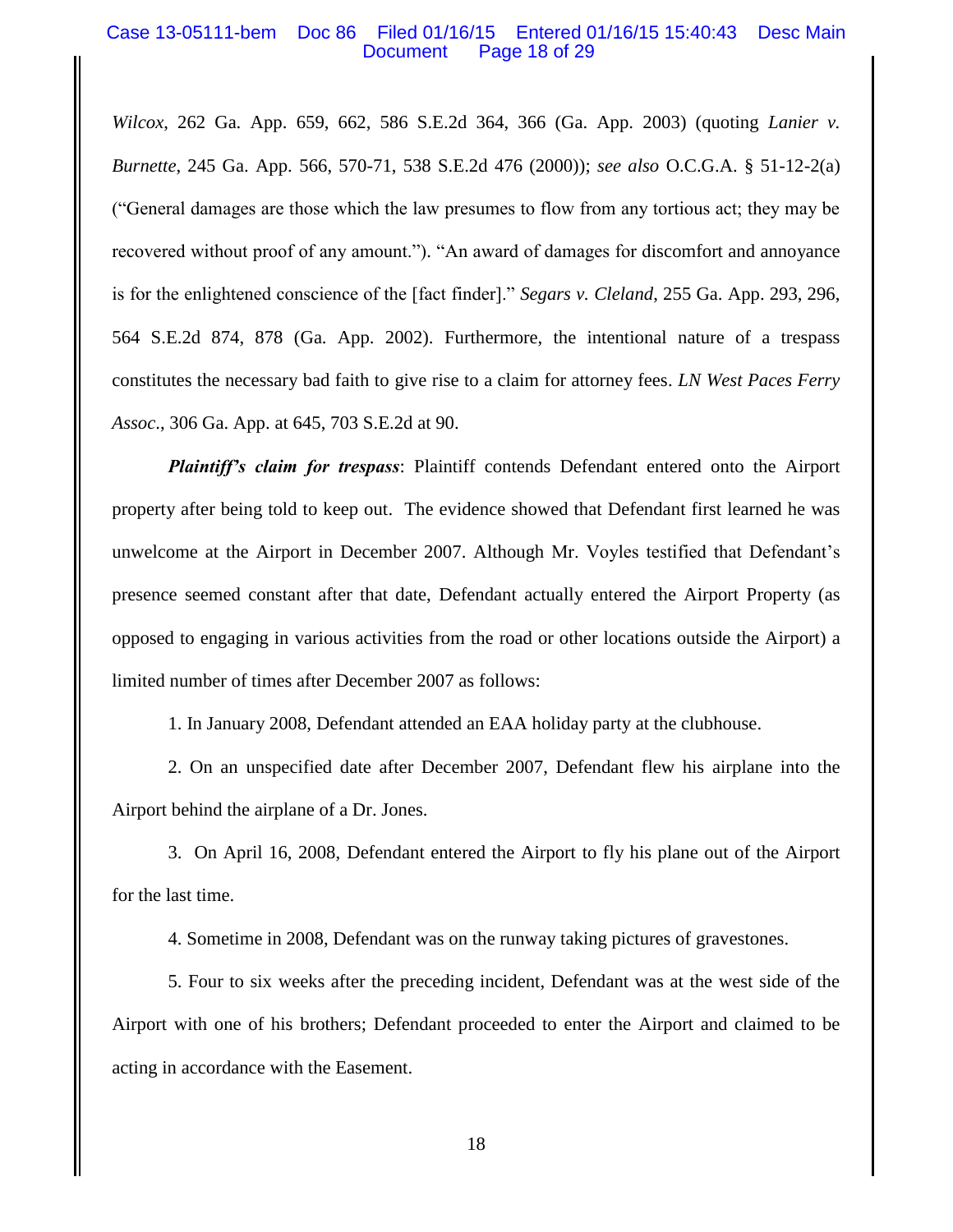## Case 13-05111-bem Doc 86 Filed 01/16/15 Entered 01/16/15 15:40:43 Desc Main Document Page 19 of 29

6. Defendant was at the Airport with his brother and nephew on December 26, 2009, to view the gravestones on the runway.

7. On an unspecified date after December 2007, Defendant was on the Airport Property looking at some boats stored there.

8. On an unspecified date between 2011 and 2013, Defendant left a note on Eric Brown's truck, which was parked at the Airport.

9. On March 23, 2013, Defendant was on the Airport Property near Eric Brown's plane.

10. Sometime after October 11, 2013, Defendant entered the Airport Property and walked the grassy area alongside the runway. This incident was filmed by Mr. Voyles.

11. Defendant testified that he entered the Airport Property twice in 2012 and three or four times in 2013. It is not clear whether these incidents are the same as the boat viewing, either of the incidents involving Mr. Brown, or the most recent incident filmed by Mr. Voyles.

In addition, Defendant flagged people down as they entered or left the Airport (see testimony of Marty Merritt, Morgan Voyles, and Eric Brown) and took photos or videos of people at the Airport (see testimony of Marty Merritt and Morgan Voyles), however it does not appear that Defendant was on the Airport Property when he took these actions. Defendant testified that prior to the Court's October 11 Order, he believed he had unfettered access to the Airport. And, after the Court's October 11 Order, he only entered the Airport Property once, staying on the runway and taxiways.

To the extent Defendant's entry on the Airport Property after December 2007 consisted of using the runway and taxiways for takeoff and landing, he was acting within his rights under the Easement and was not trespassing. *DeSarno v. Jam Golf Mgmt., LLC*, 295 Ga. App. 70, 670 S.E.2d 889 (Ga. App. 2008) (no trespass where an easement permits the complained of conduct).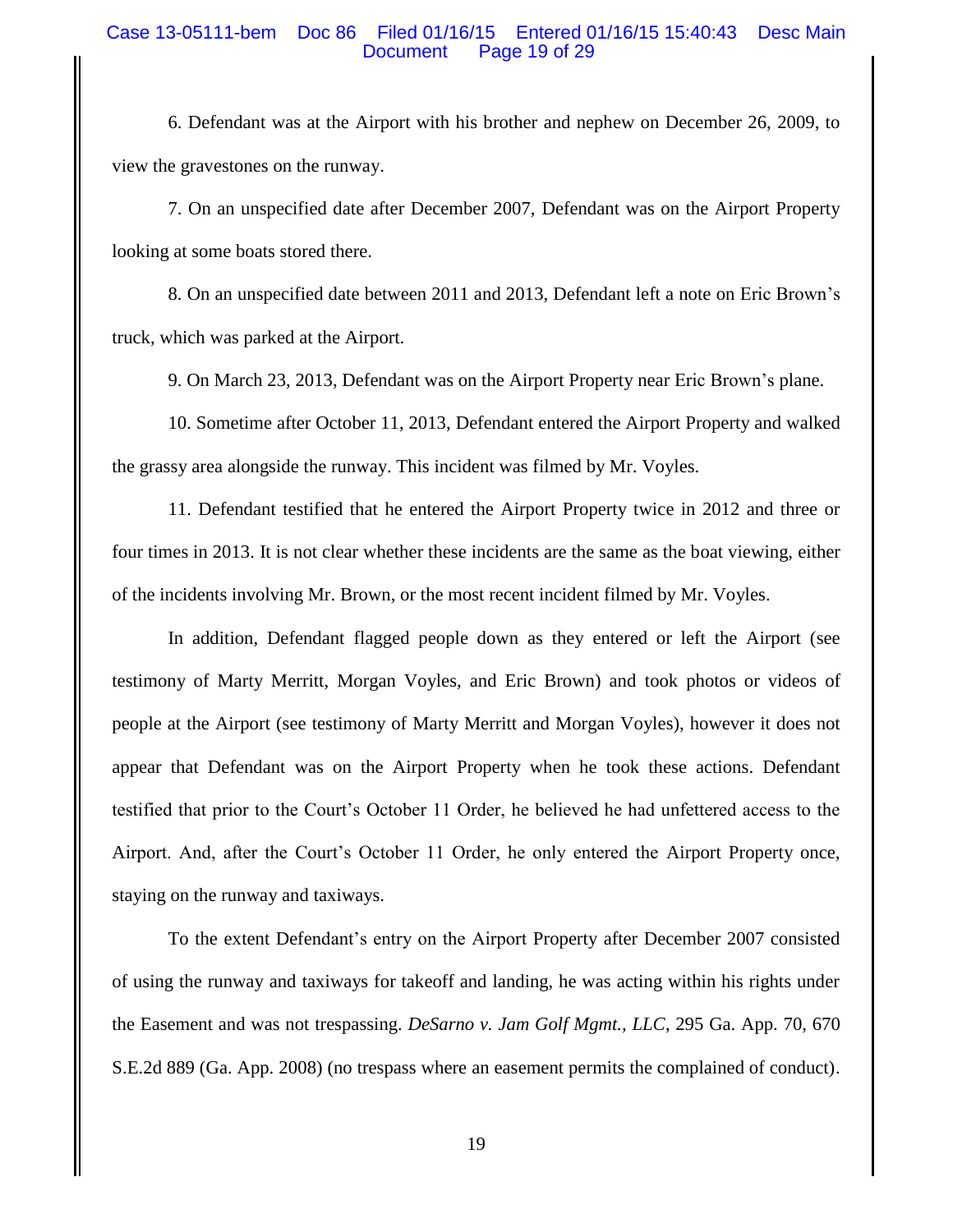### Case 13-05111-bem Doc 86 Filed 01/16/15 Entered 01/16/15 15:40:43 Desc Main Document Page 20 of 29

On the six to ten other occasions when Defendant entered the property between December 2007 and September 30,  $2013$ , his actions amounted to trespass. While Georgia recognizes the innocent trespasser doctrine, its application is not appropriate in this case. On more than one occasion, Defendant entered the Airport Property for reasons wholly unrelated to its use as an airport—to attend a holiday party, to inspect a suspicious light at a hangar, and to check gravestones in the runway. Defendant contends that prior to the October 11 Order, he believed in good faith that he had a right to be on the Airport Property by prescriptive easement. However, it was unreasonable for Defendant to believe that any easement he might hold was broad enough to allow him access to the entirety of the Airport Property at any time and for any purpose.

Nevertheless, there is no evidence that Defendant's limited and brief intrusions onto the Airport Property resulted in any actual damages to Plaintiff. Plaintiff offered no evidence of harm requiring repairs or causing diminution in value of the Airport Property. As to damages for annoyance and discomfort, the Court finds they are not appropriate here because Plaintiff is a corporate entity and because each party took actions inconsistent with the other's rights during the parties' long running dispute. To vindicate the intrusion on Plaintiff's property rights, the Court will award Plaintiff nominal damages of \$100.

*Defendant's counterclaim for trespass*: The evidence is unrefuted that individuals acting on Plaintiff's behalf prevented Defendant from exercising his rights under the Easement beginning in March 2008. It is further unrefuted that Defendant or his brother hired a pilot at a cost of \$500 to Defendant to fly Defendant's plane out of the Airport. The pilot was unable to do so because Plaintiff's representatives blocked him from taxiing the aircraft on to the Airport

 $\overline{\phantom{a}}$ 

<sup>&</sup>lt;sup>6</sup> Plaintiff's complaint was amended to add the trespass claim on September 30, 2013.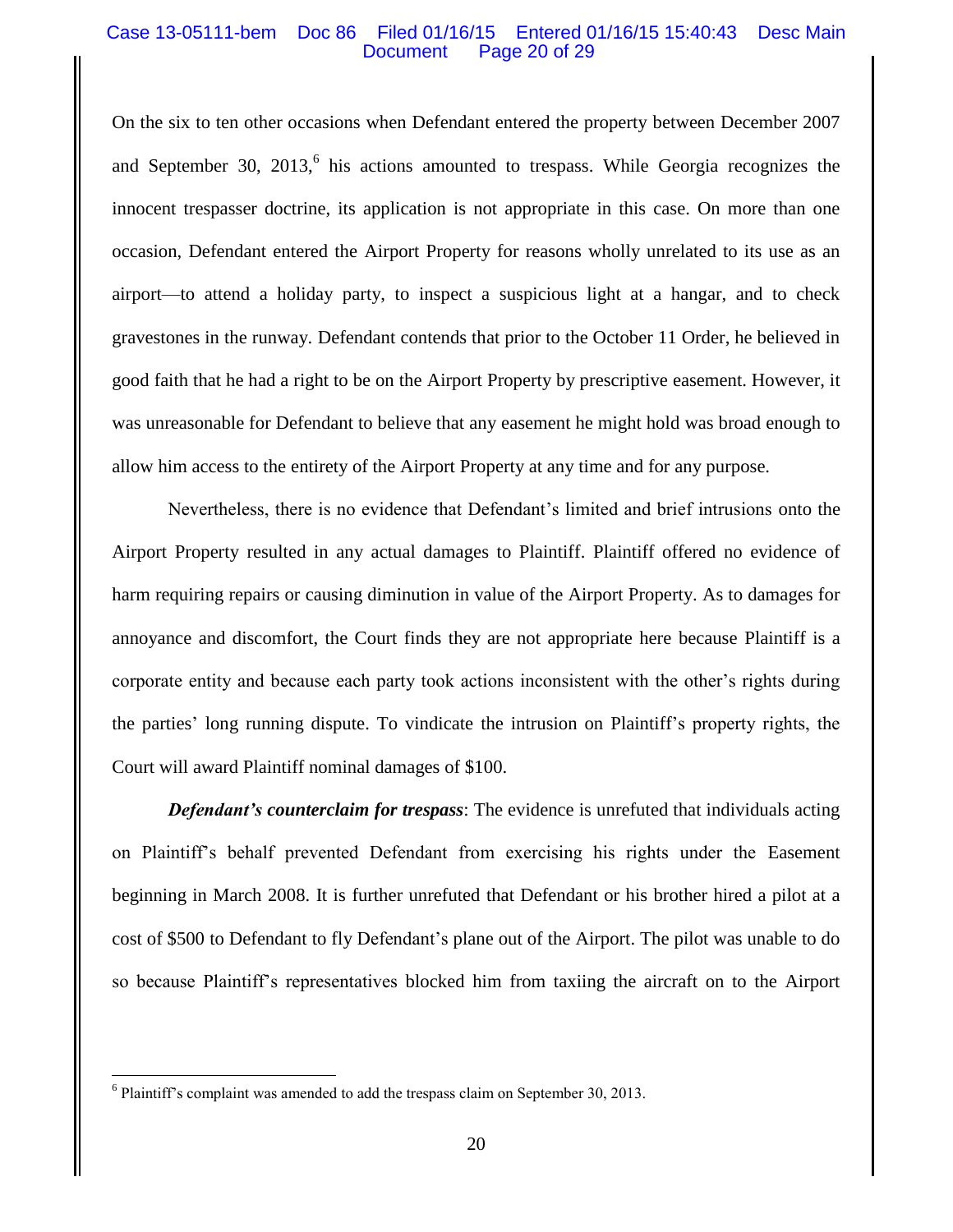## Case 13-05111-bem Doc 86 Filed 01/16/15 Entered 01/16/15 15:40:43 Desc Main Page 21 of 29

Property. Defendant asserted that he suffered psychological damages as a result of Plaintiff's actions, which prevented him from enjoying his life-long love of flying.

Plaintiff's obstruction of Defendant's easement constitutes a trespass. O.C.G.A. § 51-9- 10; *see also Paine v. Nations*, 283 Ga. App. 167, 170, 641 S.E.2d 180, 183 (Ga. App. 2006). Although the existence of the Easement was in dispute prior to this Court's October 11 Order, any uncertainty about the Easement does not excuse Plaintiff from liability under the innocent trespasser doctrine because Plaintiff had sufficient information to be on inquiry notice about the Easement. (*See* Doc. No. 47, at p.26).

As a result of Plaintiff's trespass, the Court finds Defendant is entitled to compensatory damages in the amount of \$500 for the cost of hiring a pilot whose flight was hindered by Plaintiff and nominal damages in the amount of \$100 for the intrusion on his rights under the Easement. The Court declines to award Defendant any damages for annoyance and discomfort because of the reciprocal nature of the parties' mutual trespasses.

## **C. Nuisance**

Plaintiff next asserts that the same actions that resulted in trespass by Defendant also constituted a nuisance. (Doc. No. 46, ¶¶ 33-34). Similarly, Defendant alleges the same conduct by Plaintiff that constituted trespass also constitutes a nuisance. (Doc. No. 1, Ex. A-6, ¶¶ 40-41.) At Trial, Defendant's counsel abandoned any claim for continuing or permanent nuisance. Thus, any damages available to Defendant are limited to those that arose prior to the filing of the Answer and Counterclaim on June 6, 2008.

Pursuant to O.C.G.A. § 41-1-1:

A nuisance is anything that causes hurt, inconvenience, or damage to another and the fact that the act done may otherwise be lawful shall not keep it from being a nuisance. The inconvenience complained of shall not be fanciful, or such as would affect only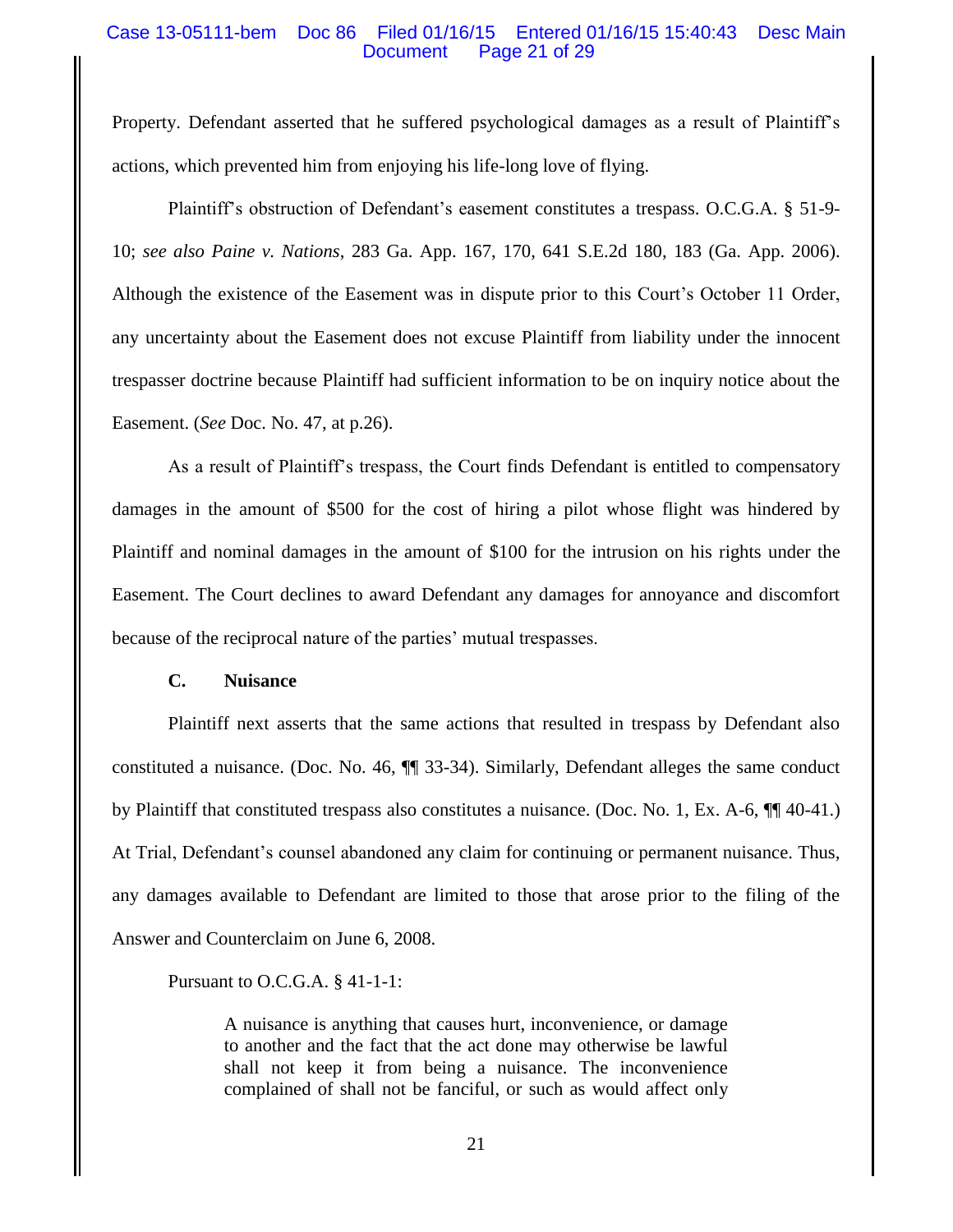## Case 13-05111-bem Doc 86 Filed 01/16/15 Entered 01/16/15 15:40:43 Desc Main Document Page 22 of 29

one of fastidious taste, but it shall be such as would affect an ordinary, reasonable man.

As applied in the case law, nuisance is a somewhat nebulous concept. *See City of Bowman v. Gunnells*, 243 Ga. 809, 810-11, 256 S.E.2d 782, 784 (Ga. 1979) (equating nuisance to pornography in that "it cannot be defined but you know it when you see it[.]") Elements of nuisance identified by the courts include control over the cause of the harm and proximate cause. *Bailey v. Annistown Road Baptist Church, Inc*., 301 Ga. App. 677, 688, 689 S.E.2d 62, 72 (Ga. App. 2009); *Sprayberry Crossing P'ship v. Phenix Supply Co*., 274 Ga. App. 364, 365, 617 S.E.2d 622, 624 (Ga. App. 2005). Nuisance is distinguished from trespass in that any infringement on property rights "is the result of an act which is not wrongful in itself, but only in the consequences which may flow from it." *Baumann v. Snider*, 243 Ga. App. 526, 527 n.4 (Ga. App. 2000). Trespass causes immediate injury, while injury arising from nuisance "is consequential, and generally results from the commission of an act beyond the limits of the property affected." *Id.* Generally only a private nuisance, which is "limited in its injurious effects to one or a few individuals," gives rise to a cause of action for nuisance.<sup>7</sup> O.C.G.A.  $\S$ § 41-1-2, 41-1-3. "A private nuisance may injure either a person or property, or both, and for that injury a right of action accrues to the person who is injured or whose property is damaged." *Id.* § 41-1-4. If the plaintiff succeeds on its nuisance claim, the Court may award compensatory damages for the injury to person or property and damages for annoyance and discomfort in accordance with the enlightened conscience of the Court. *Weller v. Blake*, 315 Ga. App. 214, 216-17, 726 S.E.2d 698, 701 (Ga. App. 2012) (citations omitted). In the case of a continuing nuisance or the defendant's "conscious indifference to consequences," the Court may also award punitive

 $\overline{a}$ 

 $<sup>7</sup>$  By contrast, "[a] public nuisance is one which damages all persons who come within the sphere of its operation,</sup> though it may vary in its effects on individual." O.C.G.A. § 41-1-2.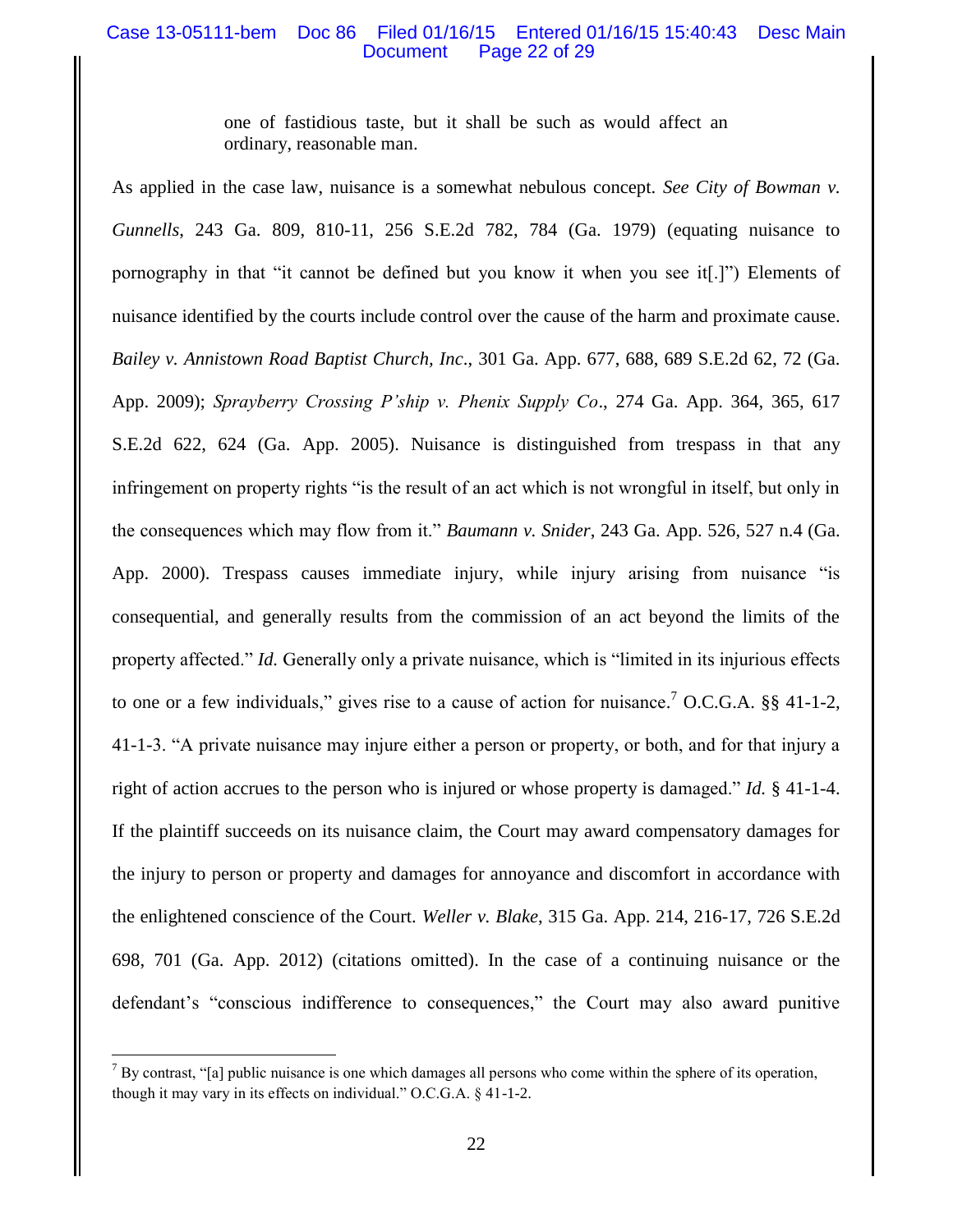### Case 13-05111-bem Doc 86 Filed 01/16/15 Entered 01/16/15 15:40:43 Desc Main Document Page 23 of 29

damages. *Id.* at 219-20, 726 S.E.2d at 703. Additionally, a successful nuisance claim may support an award of attorney fees.

*Plaintiff's claim for nuisance*: Plaintiff has presented evidence that Defendant trespassed on the Airport Property, as outlined above, and that he confronted and filmed other people who were lawfully on the Airport Property. Marty Merritt testified that Defendant called him multiple times to tell him he was parking on a private road, attempted to stop him as he was leaving the Airport Property, and filmed him while he was on the Airport Property. Morgan Voyles testified that Defendant filmed her at the Airport Property and that he confronted her and questioned her when she was leaving the Airport Property. Eric Brown testified that Defendant stopped him when he was entering the Airport Property from the West Entrance and asked him to use the east entrance, that Defendant left a note on his truck, and that he had two conversions with Defendant in which Defendant attempted to discuss his grievances with Mr. Voyles. Mr. Brown further testified that he felt hassled by Defendant. In addition, Defendant documented and reported alleged code violations to zoning authorities, and sent e-mails to members of MARA and some customers of the Airport with updates about litigation and other matters relating to the Airport and Mr. Voyles.

Plaintiff contends Defendant's actions were driven by his desire to keep the property as an airport and possibly purchase it himself at a bargain price. Defendant argues Plaintiff is improperly using nuisance law to silence a critic and notes that Plaintiff failed to bring a defamation claim, which would be a more appropriate claim if Defendant were spreading falsehoods.

While the personal encounters with Defendant may have been annoying or upsetting to the individuals involved and may have angered Mr. Voyles, there is no evidence they "hurt,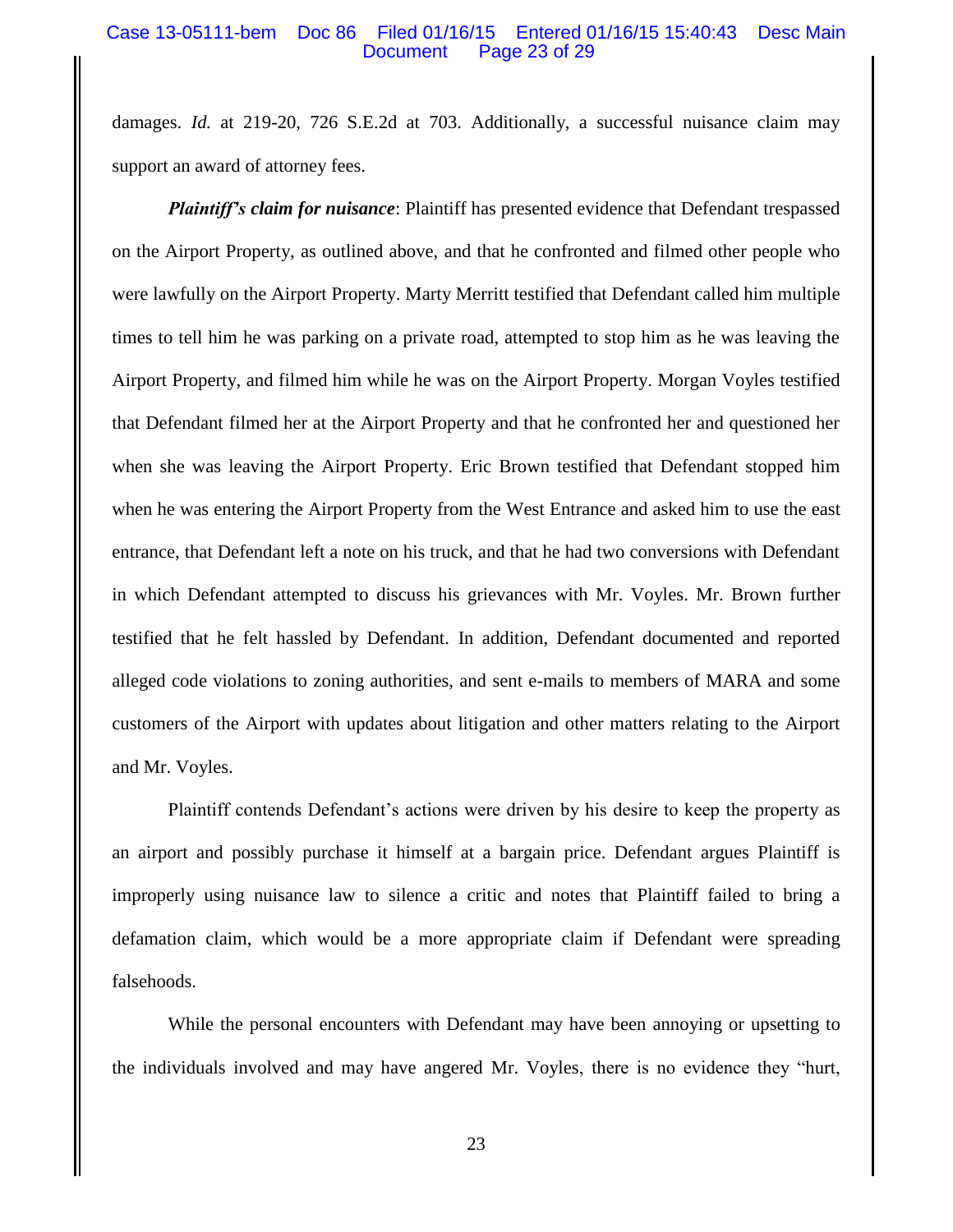### Case 13-05111-bem Doc 86 Filed 01/16/15 Entered 01/16/15 15:40:43 Desc Main Document Page 24 of 29

inconvenience[d], or damage[d]" Plaintiff or interfered with Plaintiff's enjoyment of its property. To the extent Plaintiff's claim arises from Defendant's e-mails to the community and reporting of code violations, nothing in the case law supports a finding of nuisance for what amounts to communications with third parties. In these circumstances, the Court concludes Plaintiff has failed to prove a nuisance by Defendant.

*Defendant's counterclaim for nuisance*: Defendant's claim for nuisance is based on the same actions that gave rise to his claim for trespass. He specifically focuses on the West Gate being used to exclude him from accessing the Airport Property. However, the evidence indicates that the gate itself never hindered Defendant. Rather, the hindrance was caused by individuals who blocked the gate with a golf cart or tractor. Defendant testified that the gate was locked on occasion. However this testimony was inconsistent with that of all other witnesses and the Court does not find it credible. To the extent Defendant suffered harm from his exclusion from the Airport, that harm resulted from actions that were more in the nature of a trespass than a nuisance because they directly, rather than indirectly, infringed Defendant's ability to enjoy his property rights. Based on these facts, the Court finds Defendant has failed to establish a claim for nuisance.

## **D. Tortious Interference With Business Relations**

Plaintiff alleges further that Defendant made false reports of Plaintiff's supposed wrongdoing to law enforcement and zoning authorities and that Defendant's actions induced third parties not to enter into or continue business relationships with Plaintiff. (Doc. no. 46, ¶ 36- 39.)

To recover on a tortious interference claim, a plaintiff must prove:

(1) improper action or wrongful conduct by the defendant without privilege; (2) the defendant acted purposely and with malice with the intent to injure; (3) the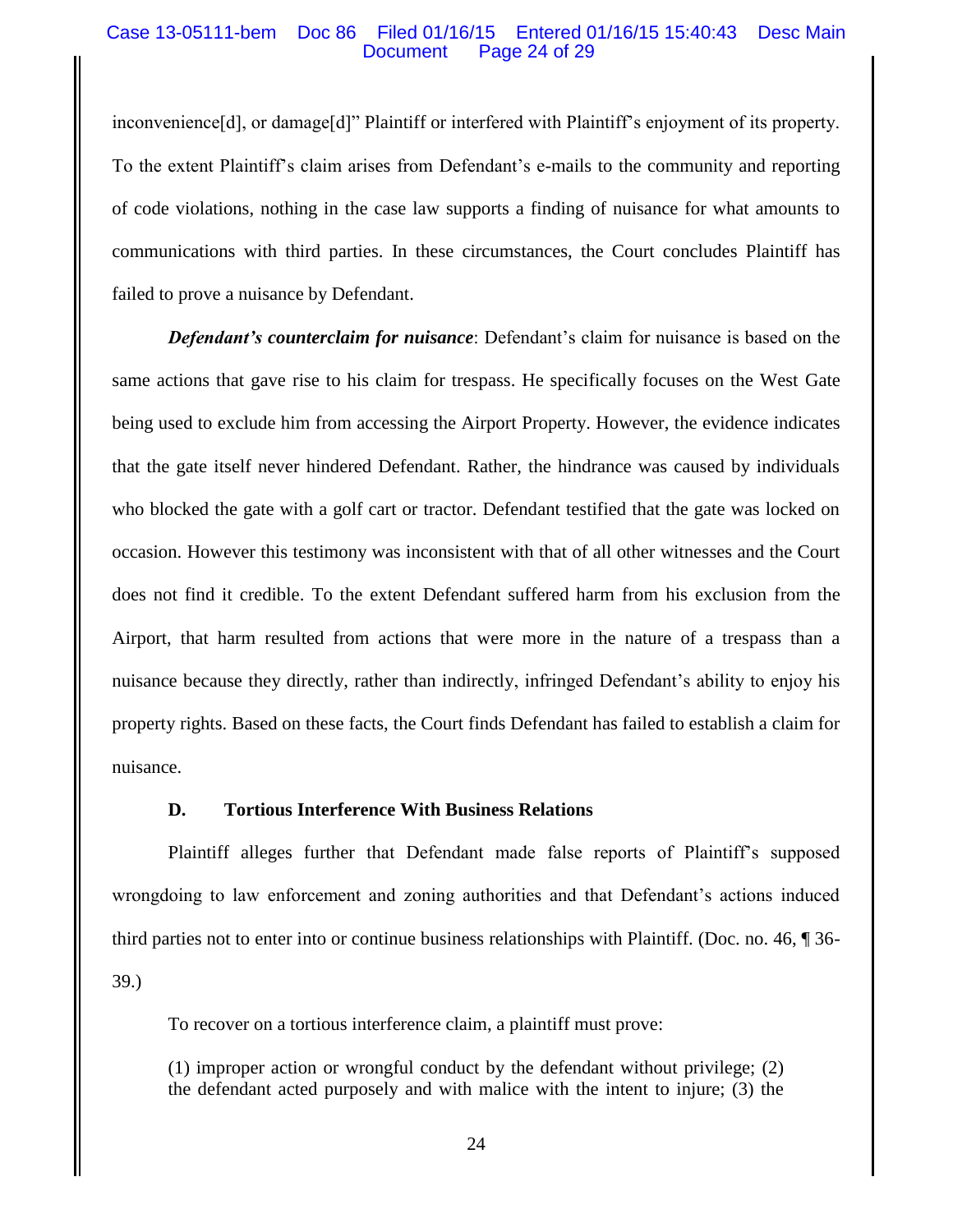## Case 13-05111-bem Doc 86 Filed 01/16/15 Entered 01/16/15 15:40:43 Desc Main Page 25 of 29

defendant induced a breach of contractual obligations or caused a party or third parties to discontinue or fail to enter into an anticipated business relationship with the plaintiff; and (4) the defendant's tortious conduct proximately caused damage to the plaintiff.

*Tribeca Homes, LLC v. Marathon Inv. Corp*., 322 Ga. App. 596, 598, 745 S.E.2d 806, 808 (Ga. App. 2013).

In this case, Plaintiff has failed to prove the third element of a tortious interference claim. First, there is no evidence any third parties ceased doing business with Plaintiff or opted not to do business with Plaintiff due to any actions by Defendant. To the contrary, Eric Brown testified that, although Defendant was hassling him, Defendant's conduct did not cause him to stop doing business with Plaintiff. In fact at the time of Trial, Brown still stored his plane in a hangar at the Airport and flew in and out of the Airport. In addition, David Malmin, a former member of the Airport testified that Defendant's actions had no effect on his decision to stop keeping a hangar at the Airport. Instead, he was motivated to leave by price increases for hangar rentals.

Second, Plaintiff was not the entity that had the contractual relationship with "members" of the Airport. Instead the contractual relationship was between Mathis Airport, LLC and Airport customers. Consequently, it is not at all clear what business relationship Defendant could have interfered with since, according to Plaintiff's schedules filed in this case, Plaintiff only owns the Airport Property and two hangars.

Because Plaintiff has failed to show interference by Defendant, it is likewise unable to establish any resulting harm under the fourth element of a tortious interference claim. *See Lively v. McDaniel*, 240 Ga. App 132, 134, 522 S.E.2d 711, 714 (Ga. App. 1999). Therefore, Plaintiff cannot succeed on this claim.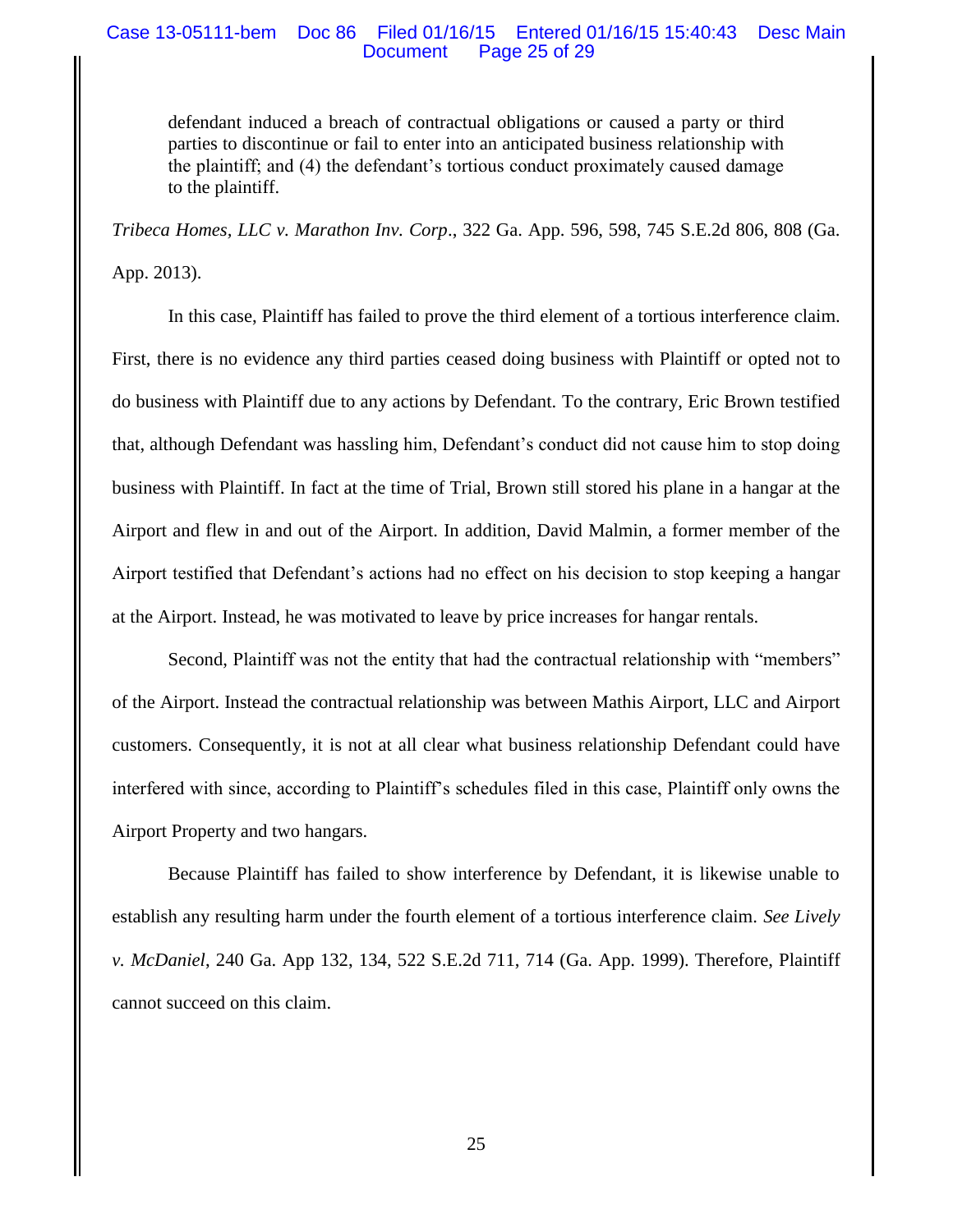## Case 13-05111-bem Doc 86 Filed 01/16/15 Entered 01/16/15 15:40:43 Desc Main Document Page 26 of 29

## **E. Injunction**

Plaintiff and Defendant both seek injunctive relief to prevent any further interference with their respective property rights. The party seeking a permanent injunction must show: (1) actual success on the merits; (2) irreparable injury in the absence of an injunction; (3) the balance of harms between the parties weighs in favor of an injunction; and (4) an injunction would not be adverse to public interest. *Klay v. United Healthgroup, Inc.*, 376 F.3d 1092, 1097 (11th Cir. 2004).

Both parties have satisfied the first prong for relief, as they have both succeeded on a claim of trespass. As to irreparable injury and the balance of harms, both parties have engaged in conduct that seems intended to provoke and annoy the other, and neither party has shown any interest in de-escalating the conflict between them. In these circumstances, the Court finds both parties have satisfied the second and third prongs for relief. As the injunctions would be limited to allowing each party to use and enjoy their property rights without interference, they are not adverse to public interest. Therefore, to the extent the Easement has not already been extinguished, Plaintiff shall be enjoined from interfering with Defendant's use of such Easement as outlined in this Order. Likewise, Defendant shall be enjoined from entering the Airport Property except to use his Easement as outlined in this Order.

## **F. Punitive Damages**

Next, both parties seek an award of punitive damages. The Court may award punitive damages, "only in such tort actions in which it is proven by clear and convincing evidence that the defendant's actions showed willful misconduct, malice, fraud, wantonness, oppression, or that entire want of care which would raise the presumption of conscious indifference to consequences." O.C.G.A. § 51-12-5.1(b). Whether to award punitive damages "is left to the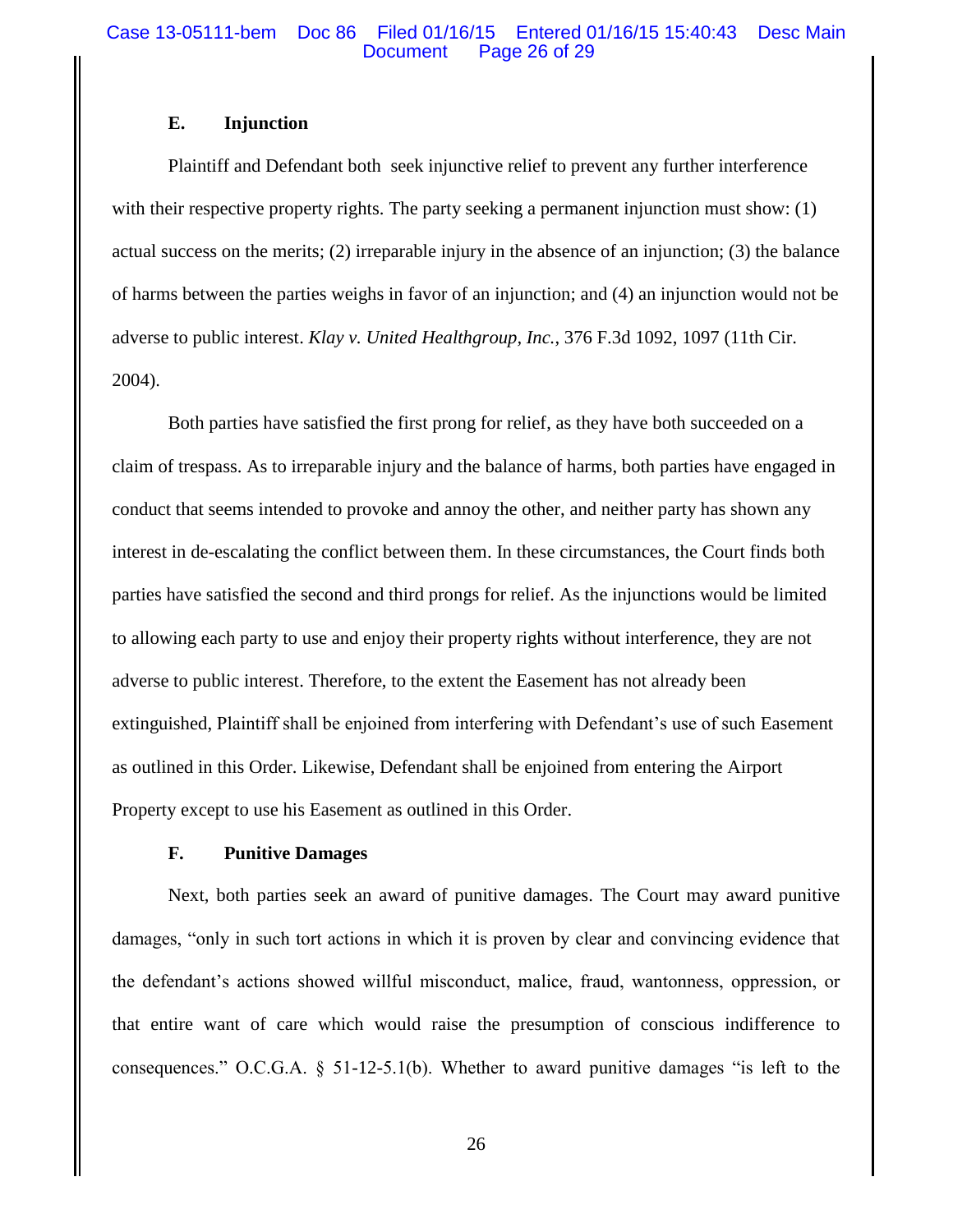## Case 13-05111-bem Doc 86 Filed 01/16/15 Entered 01/16/15 15:40:43 Desc Main Document Page 27 of 29

enlightened conscience of the trier of fact." *Hot Shot Kids, Inc. v. Pervis* (*In re Pervis),* 512 B.R. 348, 384 (Bankr. N.D. Ga. 2014) (citing *Scott v. Battle*, 249 Ga. App. 618, 621 (2001)). The purpose of punitive damages is "solely to punish, penalize, or deter a defendant." O.C.G.A. § 51-  $12-5.1(c)$ . The Court finds the parties have been sufficiently punished by the protracted nature of this litigation. Furthermore, because of the sale of the Airport Property, punitive damages will offer no deterrent effect. Therefore, the Court declines to award punitive damages to either party.

### **G. Attorney Fees and Expenses of Litigation**

Finally, both parties to this proceeding seek an award of attorney fees. Although attorney fees are generally not available, the Court may award them when "the defendant has acted in bad faith, has been stubbornly litigious, or has caused the plaintiff unnecessary trouble and expense[.]" O.C.G.A. § 13-6-11. Whether to award fees is within the discretion of the fact finder, based on the facts and circumstances of the case. *See Davis v. Walker*, 288 Ga. App. 820, 825 (2007). The bad faith at issue must have occurred during the transactions underlying the claim, not during the litigation. *Kin Chun Chung v. JPMorgan Chase Bank, N.A*., 975 F. Supp.2d 1333, 1351 (N.D. Ga. 2013). "[T]he statute imports a dishonest purpose or some moral obliquity and implies conscious doing of wrong and a breach of known duty through some motive of interest of ill will." *Id.* (internal quotation marks and citations omitted). As the facts and legal analysis of this Order demonstrate, this is not a situation where either party has wholly clean hands and pure motives with respect to the events giving rise to litigation. As such, the Court will exercise its discretion to deny attorney fees to both parties.

## **VI. Conclusion**

On Plaintiff's claim for trespass, the Court finds in favor of Plaintiff, awards nominal damages of \$100, and enjoins Defendant from entering the Airport Property except in the lawful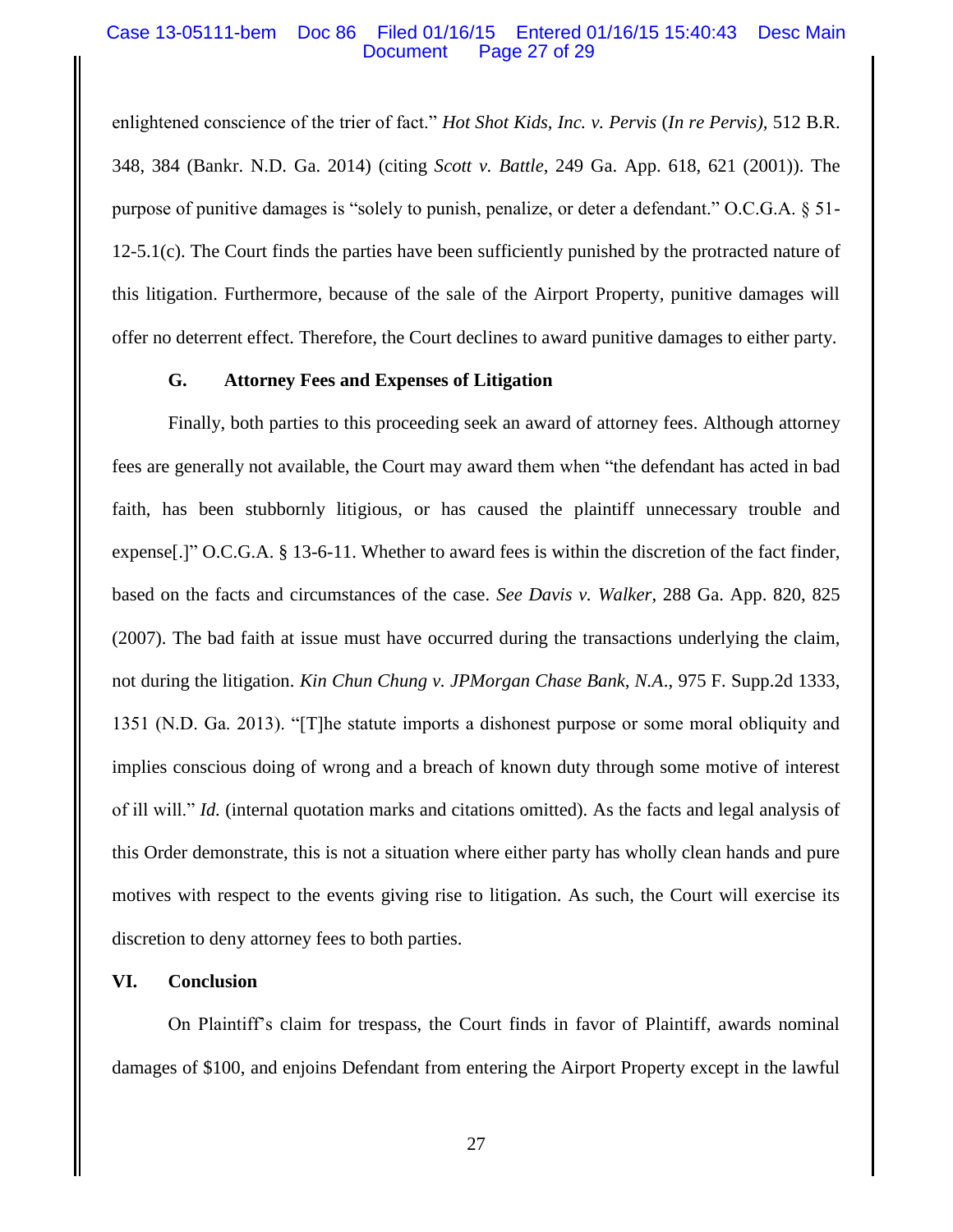## Case 13-05111-bem Doc 86 Filed 01/16/15 Entered 01/16/15 15:40:43 Desc Main Document Page 28 of 29

exercise of the Easement (to the extent it has not been extinguished). On Plaintiff's claims for nuisance and interference with business relations, the Court finds in favor of Defendant. The Court declines to award Plaintiff punitive damages, attorney fees or other litigation expenses.

On Defendant's request for declaratory judgment, the Court finds the Easement is limited to use of the taxiways and runways for purposes of taxiing, takeoff, and landing an aircraft; in using the Easement, Defendant must remain in an aircraft except to the extent reasonable and necessary to facilitate operation of the aircraft. On Defendant's counterclaim for trespass, the Court finds in favor of Defendant, awards compensatory damages of \$500 and nominal damages of \$100, and enjoins Plaintiff from interfering with Defendant's lawful use of the Easement to the extent it still exists. On Defendant's counterclaim for nuisance, the Court finds in favor of Plaintiff. The Court declines to award Defendant punitive damages, attorney fees or other litigation expenses.

The Court previously granted Defendant's Motion To Enlarge Time For Filing Proof Of Claim (Case No, 13-55775, Doc. Nos. 22, 48) by oral ruling on January 10, 2014. Defendant filed claim 7-1 and claimed damages in an amount to be determined in this proceeding. Claim 7- 1 has now been liquidated and is deemed an allowed unsecured claim in the amount of \$600.00.

The Court will enter a separate judgment consistent with this Order.

## **END OF ORDER**